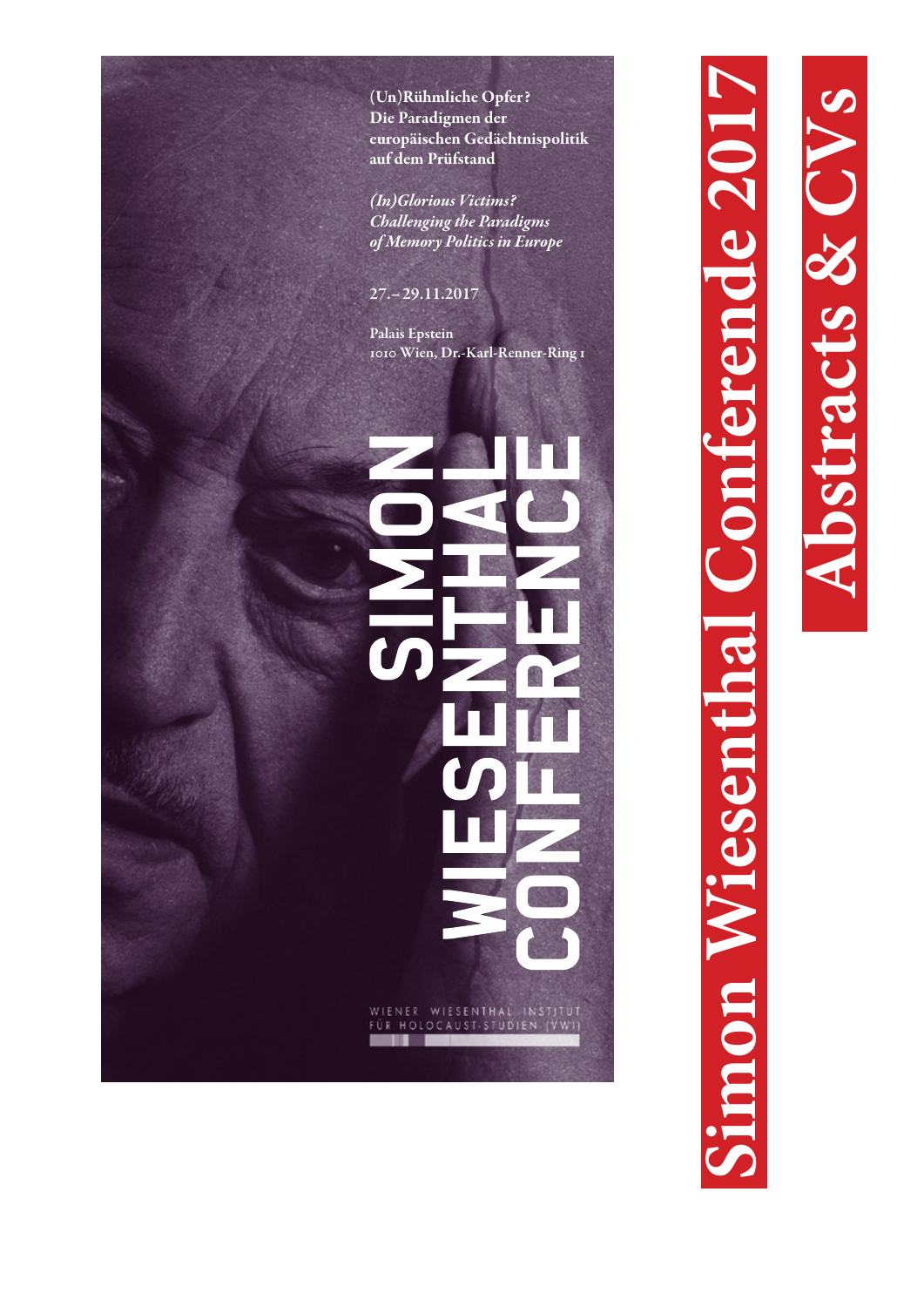| Daniele Gigioli (Università degli Studi di Bergamo)<br>Keynote: A Critique of Victimhood. An Experiment in Ethics                                                                                                  | $\overline{4}$ |
|--------------------------------------------------------------------------------------------------------------------------------------------------------------------------------------------------------------------|----------------|
| Peter Pirker (Universität Wien)<br>Shaping Victims. Agents of Memory and Memory Regimes in Austria in the European Context                                                                                         | 6              |
| Fiorenza Loiacono (Università degli Studi di Bari Aldo Moro)<br>'Unthinkability' and 'Incomprehensibility'. Cultural, Social and Psychological Factors Impairing the<br>Representation of the Shoah Within Society | 7              |
| Kitty Millet (San Francisco State University)<br>The Constitutive Side of Victimisation the Holocaust                                                                                                              | 8              |
| Oonagh Hayes (Universität Tübingen/GESIS Cologne)<br>Victims, Sacrifices, and Perpetrators Hidden in Plain Sight. Concepts of Victimhood in Common War Memorials                                                   | 9              |
| Zoë Roth (Durham University)<br>The Other Vichy: Algerian Jews, Racial Politics, and the Holocaust in North Africa                                                                                                 | 11             |
| Dirk Rupnow (Universität Innsbruck)<br>Die "neue Unübersichtlichkeit". Holocaust-Erinnerung im Zeitalter des Trumpismus                                                                                            | 12             |
| Lidia Zessin-Jurek (Europa-Universität Viadrina, Frankfurt/Oder)<br>Between Hitler and Stalin. New Trends in the Memory Culture of the Polish Jewish Deportees to Siberia                                          | 14             |
| Joanna Michlic (University College of London)<br>"At the Cross-Roads". Jedwabne and the Polish Historiography of the Holocaust                                                                                     | 15             |
| Sławomir Kapralski (Uniwersytet Pedagogiczny, Kraków)<br>"Thieves of Suffering". The Non-Memory of the Holocaust in Poland as Mnemonic Security                                                                    | 16             |
| Alicja Podbielska (Vienna Wiesenthal Institute for Holocaust Studies - VWI)<br>The Righteous Victims. Memory of Help to Jews as a New Mode of Holocaust Memory in Poland                                           | 17             |
| Edith Raim (Universität Augsburg)<br><b>Commemoration through Trials?</b>                                                                                                                                          | 19             |
| Valentina Pisanty (Università degli Studi di Bergamo)<br>Paradigm Shifts. From Heroes to Victims to Survivors                                                                                                      | 20             |
| Ljiljana Radonić (Österreichische Akademie der Wissenschaften, Wien)<br>Narratives of Collective Victimhood and Individual Victims in Post-Communist Memorial Museums                                              | 21             |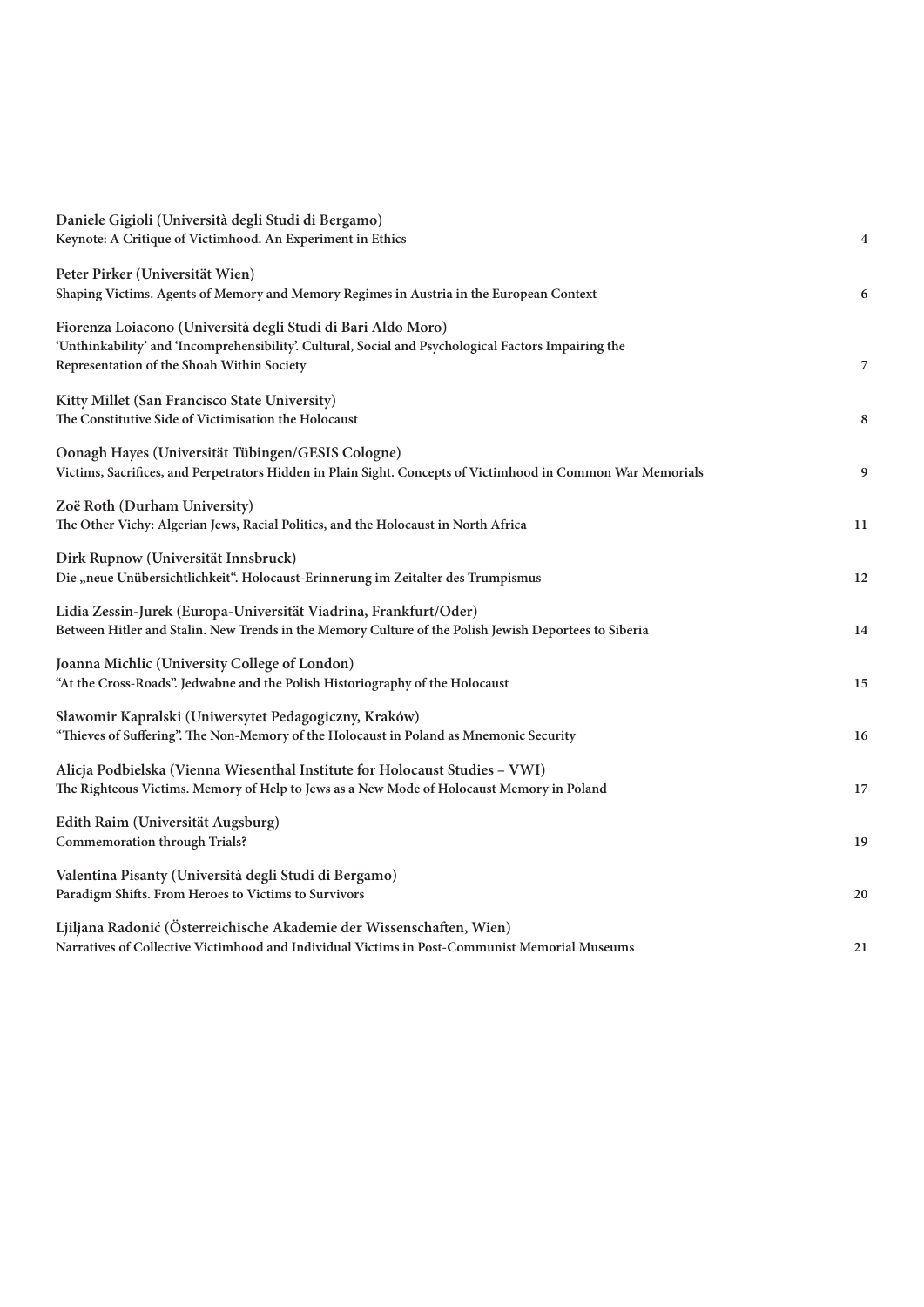| Marie Dominique Asselin (Ottawa)                                                                                                                          |    |
|-----------------------------------------------------------------------------------------------------------------------------------------------------------|----|
| The Foundation of the Second Republic of Poland as a Vector of Violence During the German Occupation.                                                     |    |
| Deconstruction of the Polish National Narratives of Victimhood for a Better Understanding of Polish-Jewish Relations.                                     | 23 |
| Amy King (University of Bristol)                                                                                                                          |    |
| A Martyr for Antifascism. International Commemoration of Giacomo Matteotti                                                                                | 24 |
| Anna Wylegała (Polska Akademia Nauk, Warszawa)                                                                                                            |    |
| (In)Glorious Heroes, (not) our Victims. Remembering Holocaust in Contemporary Ukraine                                                                     | 25 |
| Gábor Egry (Politikatörténeti Intézet, Budapest)                                                                                                          |    |
| The Trauma that Never Was? Trianon, Politics of Memory, Victimhood and Trauma in Post-Communist Hungary                                                   | 27 |
| Georgi Verbeeck (Universiteit Maastricht)                                                                                                                 |    |
| The Holocaust Paradigm in an Age of Competing Memories                                                                                                    | 28 |
| Thomas Lutz (Stiftung Topographie des Terrors, Berlin)                                                                                                    |    |
| Gedenken und Identitätspolitik in Deutschland. Opfergruppen des NS-Regimes zwischen Anerkennung und Verdrängung                                           | 29 |
| Alexandru Muraru (Universitatea "Alexandru Ioan Cuza" din Iași)                                                                                           |    |
| Victimhood, Denial, Mystification and Political Instrumentalization in the Early 90s. The Romanian Case of Competing                                      |    |
| Memories and Political Rehabilitation of Marshal Ion Antonescu                                                                                            | 30 |
| Kateryna Budz (Kyiv)                                                                                                                                      |    |
| Remembering the Second World War. Ukrainian Greek Catholics under the Soviet and German Occupation of Galicia                                             | 32 |
| Angela Boone (Independent Researcher, Driebergen)                                                                                                         |    |
| Memory Politics. The Forgotten Operation Black Tulip and the Commemoration of Srebrenica                                                                  | 33 |
| Evgenia Ivanova / Velcho Krustev (Stara Zagora)                                                                                                           |    |
| Holocaust, Historical Memory, Archival Documents. The Case of Romani in Bulgaria                                                                          | 34 |
| Mykola Borovyk (Ludwig-Maximilian-Universität München)                                                                                                    |    |
| "There is the Place of Our Golgotha Now". The Tragedy of Babyn Yar and the Narratives of Victimhood                                                       |    |
| in Kyiv Notes by Iryna Khoroshunova                                                                                                                       | 36 |
| Anastasia Felcher (Sankt Petersburg)                                                                                                                      |    |
| "Our Suffering" versus "Your Suffering". At the Cross-Roads. Non-reconciliatory Rhetoric in the Holocaust<br>Scholarship and Public Discourse in Moldova  | 37 |
|                                                                                                                                                           |    |
| Marta Simó (Universitat Autònoma de Barcelona)<br>Spanish Narratives of the Holocaust and the Second World War, their Antecedents, and their Consequences | 38 |
|                                                                                                                                                           |    |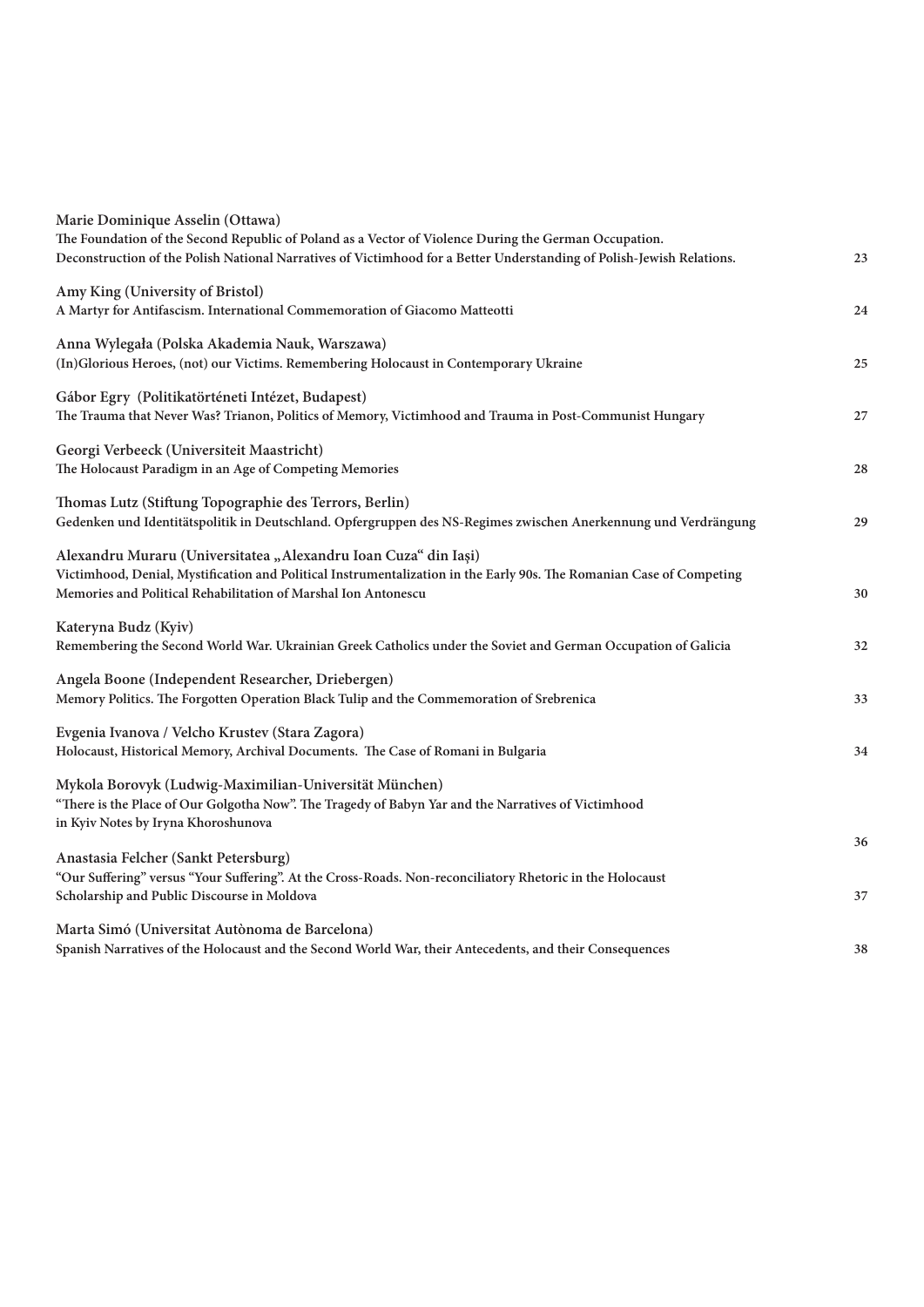# **Keynote: A Critique of Victimhood. An Experiment in Ethics** *Daniele Gigioli (Università degli Studi di Bergamo)*

Why has the Victim become the Hero of our time? What paradigm shift has caused contemporary societies to identify more and more with a figure of utter impotence and passivity such as the Victim? Why has the status of Victimhood become the object of social envy, to the point of determining that disconcerting phenomenon referred to as "the competition of victims"? What gives witnesses – once marginal characters both in the field of historical studies and in the theory and practice of literature – a unique relevance that they were never granted before? A post-democratic society such as ours, undergoing a blatant deficit of legitimisation, finds a powerful instrument of self-justification in its constant appeal to victimary mythology. Being a Victim warrants identity in a time obsessed by the quest of identity (rather than subjectivity, which is something one *does*, not something one *is*). Victimhood guarantees recognition (a category that in postmodern politics has taken the place of an aspiration to equality). And it offers a chance to possess, as if it were a form of personal property, a story that everybody is obliged to listen to, in a time when everybody is eager to tell their story but nobody has much time for anyone else's.

daniele.giglioli@unibg.it

Daniele Giglioli, Researcher and Professor for Comparative Literary Theory at the Dipartimento di Lettere e Filosofia of the University of Bergamo. His publications include *Senza trauma. Scrittura dell'estremo e narrativa del nuovo millennio* (2011) and *Critica della vittima* which was translated into German as *Die Opferfalle. Wie die Vergangenheit die Zukunft fesselt*.

#### **Chair:** *Éva Kovács (Vienna Wiesenthal Institute for Holocaust Studies – VWI)*

eva.kovacs@vwi.ac.at

Éva Kovács, sociologist, studied sociology and economics at the Universities of Economics in Pécs and Budapest, PhD 1994, habilitation 2009. She is Head of the Department of Methodology and History of Sociology in the Institute of Sociology at the Hungarian Academy of Sciences. Her research fields are the history of the Holocaust in Eastern Europe, memory and remembrance, Jewish identity in Hungary and Slovakia. She authored five monographs, edited eight volumes and published numerous articles in peer-reviewed journals. She co-founded the audiovisual archive "Voices of the Twentieth Century" and was a member of the VWI International Academic Board from 2010 to September 2012. Éva Kovács is Research Programme Director at the Vienna Wiesenthal Institute for Holocaust Studies (VWI) since October 2012.



Keynote: A Critique of Victimhood. An Experiment in Ethics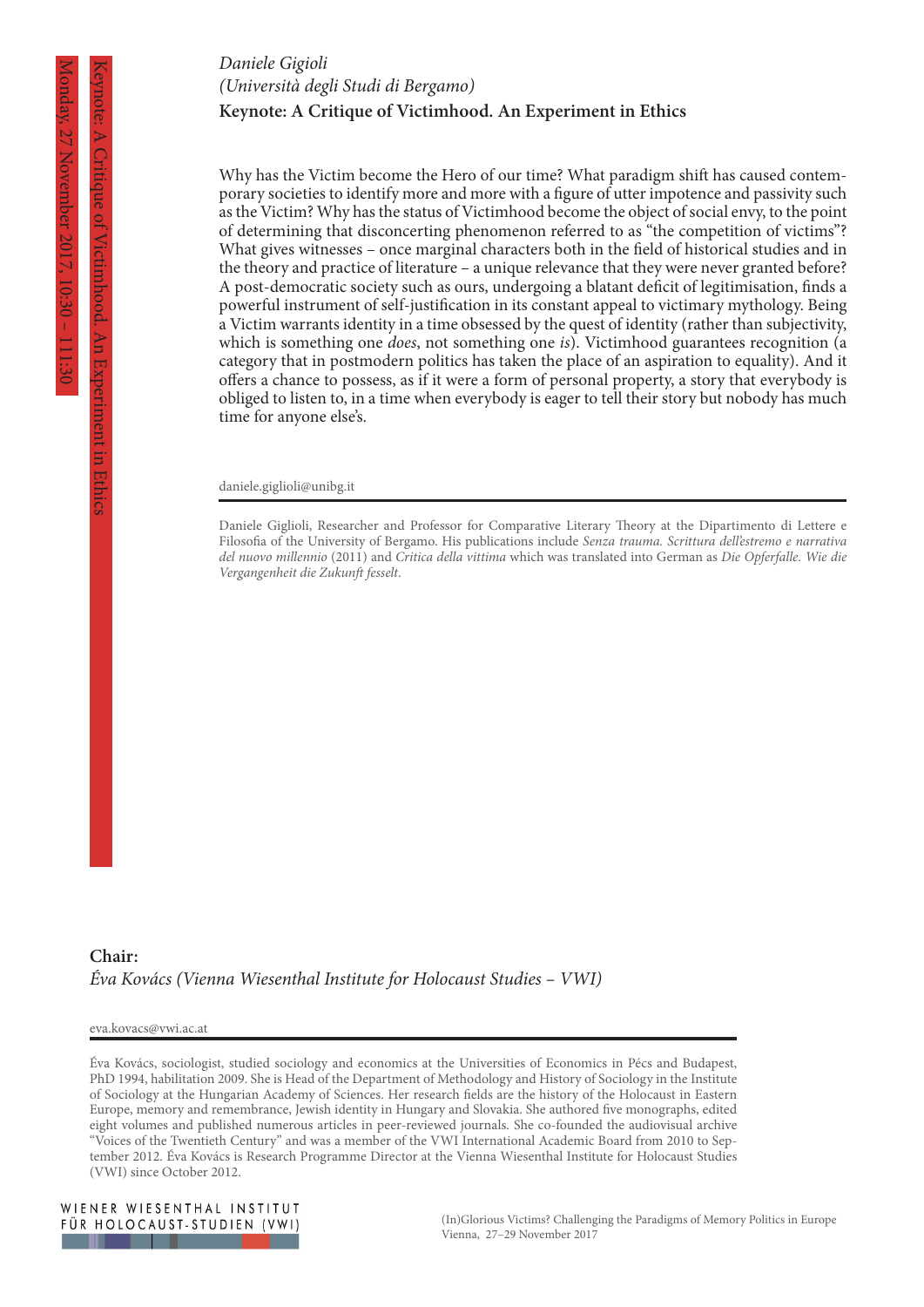# **Panel 1: Representations of Victimhood**

Monday, 27 November 2017 13:30 – 15:50

*Chair: Béla Rásky (Vienna Wiesenthal Institute for Holocaust Studies – VWI)*

bela.rasky@vwi.ac.at

Béla Rásky, historian, studied history and history of art at the University of Vienna. Contributed to numerous projects and exhibitions in contemporary history, research at the Österreichische Kulturdokumentation. Internationales Archiv für Kulturanalysen, expert on Cultural Policy for the Council of Europe, until 2003 director of the Austrian Science and Research Liaison Office, Budapest; then freelance and at the Wien Museum. Currently, he is Managing Director of the VWI.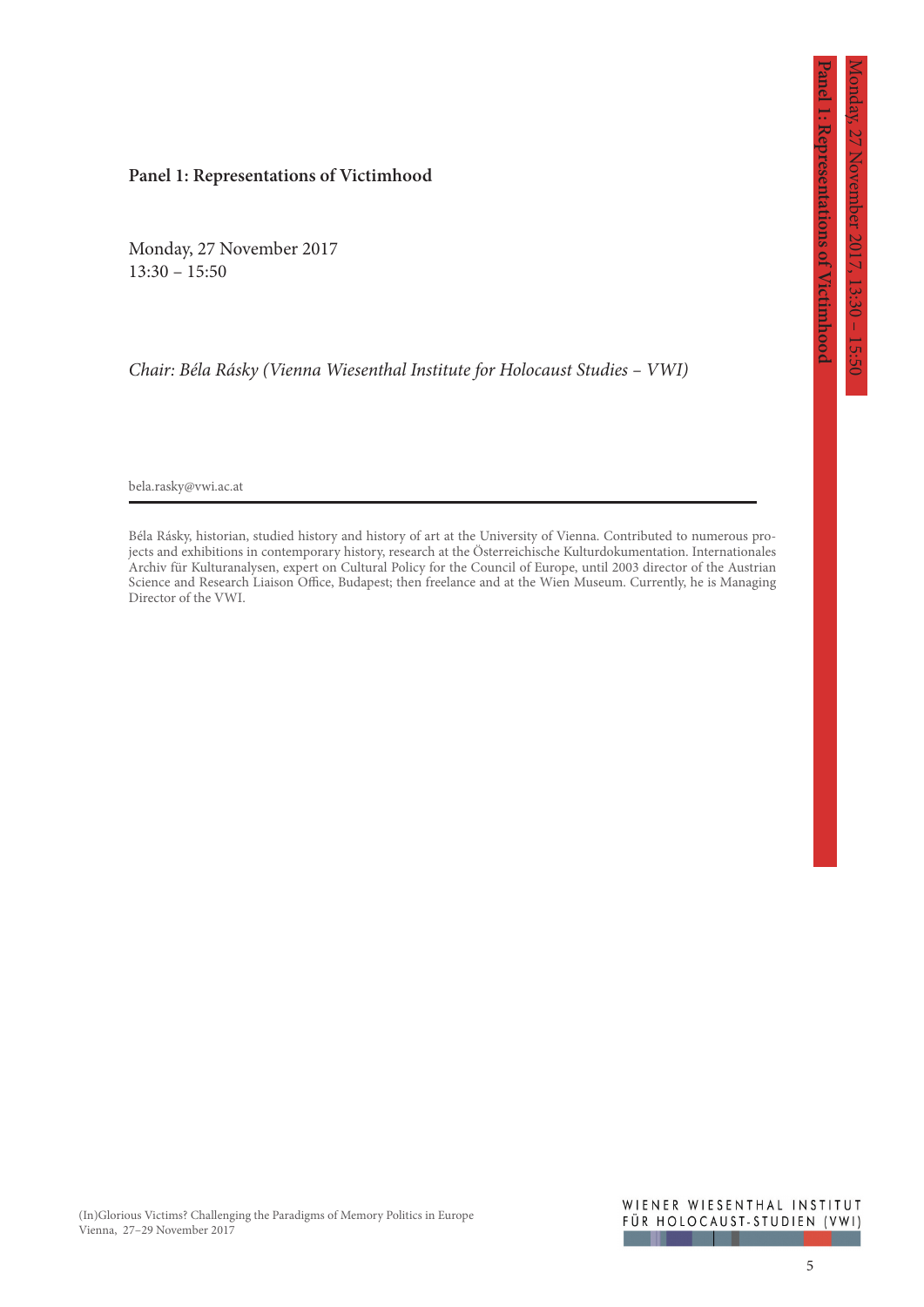**Panel 1: Representations of Victimhood**

I: Kepresentations of Nictimpoo

# **Shaping Victims. Agents of Memory and Memory Regimes in Austria in the European Context** *Peter Pirker (Universität Wien)*

In Austria during the last twenty years, the politics of remembrance regarding the country's Fascist and National Socialist past has – according to many observers – changed considerably. Among other things, one key feature of the so-called Neue Erinnerungskultur was a move away from national self-reference – in one way or another centred on the infamous victim myth – and a turn towards positioning remembrance in frames beyond the nation.

Against the background of a recently conducted survey of all relevant memorials erected in Vienna since 1945, I will analyse what is actually new in the politics of remembrance performed in Austria during the last ten to fifteen years in terms of shaping victimhood. I will tackle this question through an analysis of the character of mnemonic actors and the constellation of power among the relevant actors. Building on the theory of politics of memory developed by Michael Bernhard and Jan Kubik, I will present a concept of memory regimes that differentiates fractured (1945-1965; 1988-2005), pillarised (1956-1988), and dominant (2006-present) patterns of memory politics.

Within this framework, I will analyse the respective positions and shapes of 'victims' and 'victimhood' in politics of remembrance. Subsequently, I will discuss the findings referring to international debates on politics of remembrance as an arena of democratisation in terms of a broader social reconstruction of national identity and transnational identity-building through the inclusion of hitherto "forgotten victims" of state violence and discrimination. Finally, I will draw some conclusions on patterns of shaping victims and their political value in the national and European context.

peter.pirker@univie.ac.at

Peter Pirker is a postdoc researcher at the Department of Governance, University of Vienna and Co-Principal Investigator of the project "Politics of Remembrance and the Transition of Public Spaces. A Political and Social Analysis of Vienna" (2014-2017). Current projects: re\_map. A digital map of remembrance for Vienna; Operation Greenup. Transnational Resistance, Liberation and Memory.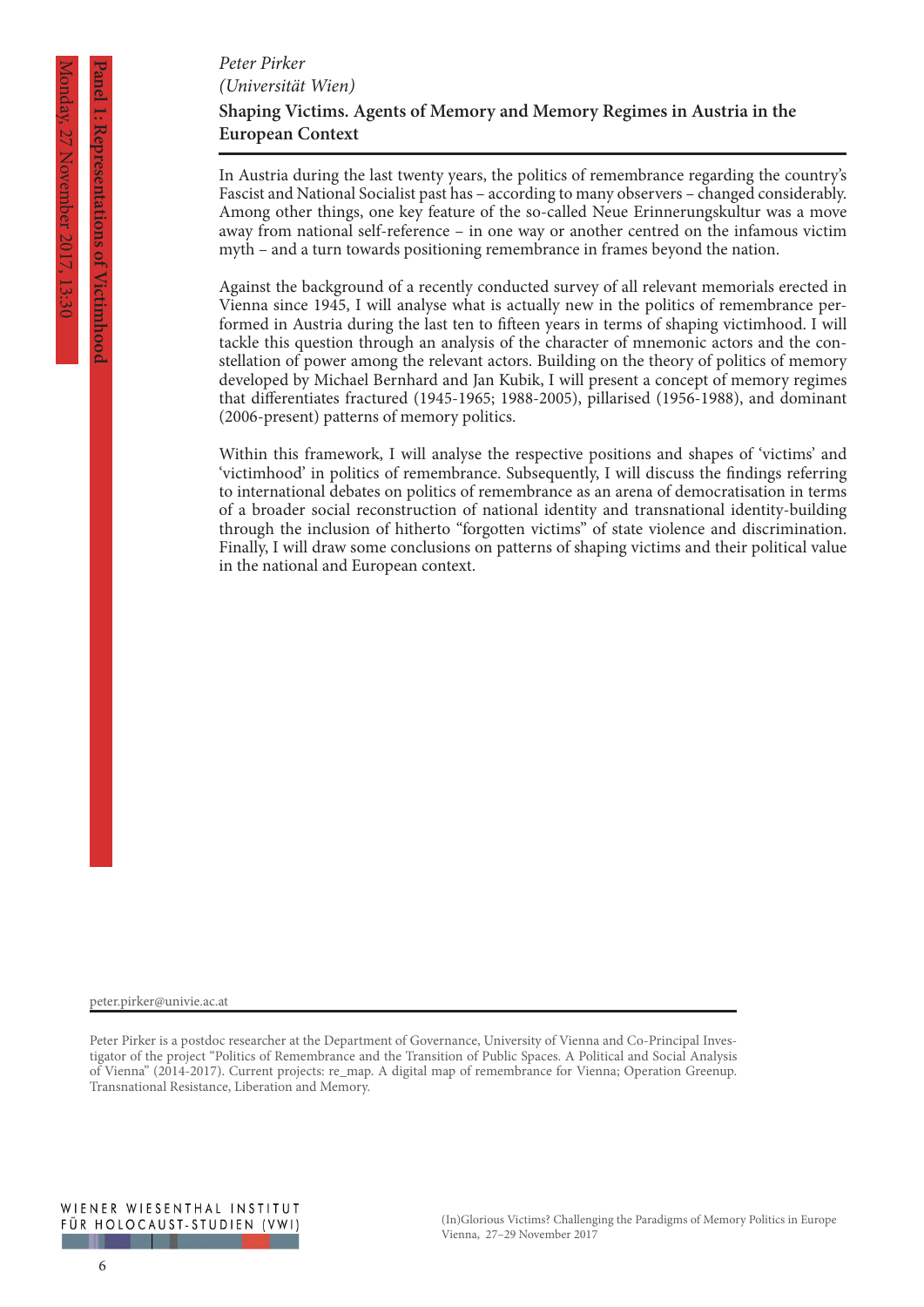I: Kepresentations of Victimhood

# *Fiorenza Loiacono (Università degli Studi di Bari Aldo Moro)*

# **'Unthinkability' and 'Incomprehensibility'. Cultural, Social and Psychological Factors Impairing the Representation of the Shoah Within Society**

According to Primo Levi, the victims of the Shoah should not be glorified, since their death is nothing heroic but rather devastating. Yet, in the last decades rhetorical or "sugar-coated" narratives have spread widely in the global public sphere, involving politics, media, and education. The representation of Anne Frank, for instance, is an example of how the story of an annihilated human being has been encircled over time by a 'sacralised' aura. The most appalling aspects of her story have been 'hidden' by a comforting vision, aimed to stress Anne Frank's confidence in human beings and to celebrate universal values, such as fraternity and peace. The result is often that of producing an unanchored vision which prevents people from truly reflecting on the dynamics that led to the destruction of her life. Popular culture, the traumatic impact of the Shoah, and the denial of historical responsibilities have influenced the shaping of this process. In particular, several studies have highlighted how dealing with the memory of the Shoah may have traumatic implications, especially when an adequate historical knowledge is lacking.

Therefore the sense of 'unthinkability' and 'incomprehensibility' related to this historical event risks to be accentuated by several factors not properly managed, pushing to search for comforting contents and psychological distance. In these cases, the process of remembrance ends up becoming a rhetorical, empty, and useless ritual, nullifying the attempts to spread real knowledge and comprehension within society.

This paper aims to highlight which conditions may worsen the sense of 'unthinkability' and 'incomprehensibility' associated with the memory of the Shoah.

fiorenza.loiacono@uniba.it

Fiorenza Loiacono is a researcher in the field of political education and a psychoanalytically oriented psychotherapist. She received a PhD in Educational Dynamics and Political Education (University of Bari, Italy) and an MSc and postgraduate degree in Clinical Psychology (University of Padova, Italy). In 2015, she was a Visiting Research Fellow at The Hebrew University in Jerusalem. She also works as a journalistic contributor. Following an interdisciplinary approach, her research interests are related to memory studies, trauma and memory, psychological dynamics of violence, human rights education, focussing her attention on the necessity of developing critical thinking and individual responsibility within society. Her theoretical framework encompasses authors such as S.Freud, S. Ferenczi, T.W. Adorno, P. Freire, H. Arendt, and G. Anders.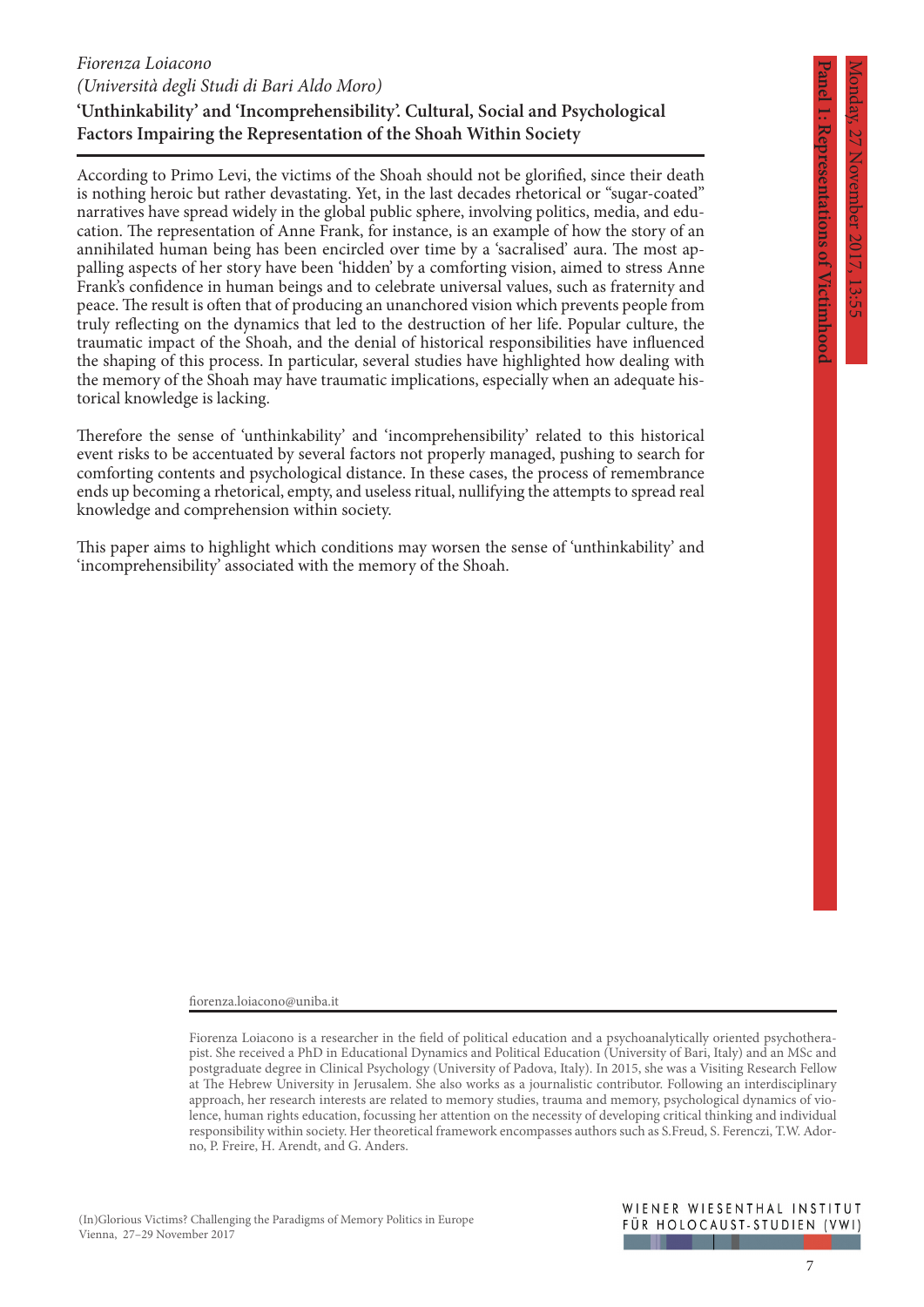# **The Constitutive Side of Victimisation the Holocaust** *Kitty Millet (San Francisco State University)*

In *Eine Reise*, H.G. Adler's novel of one family's murder during the Holocaust, Paul Lustig, the family's sole survivor, escapes from a camp through a sea of ashes. He emerges outside, on a road, surrounded by a crowd of "Anybodys" that march "from rubble to rubble". Each "Anybody" is interchangeable with any other. When he attempts to find his way home to Stupart, this anonymous crowd transforms into "unrecognisable voices", clamouring about liberation, but lacking any idea of the specific experiences of victimisation in the nearby camp. Consequently, Adler positions the crowd around a "plague memorial", implying that it is a collective representation of all victims during the Holocaust.

Paul realises that the crowd tears into a rabbit, eating it raw, and he remembers suddenly his sister's screams just before her death in the camp; she begged her captors to remember her as their "little pet rabbit" who had entertained them. She had been their plaything and she pleads for them to spare her because they share history. In horror, Paul screams and implores the crowd not to eat "her". They respond that they are entitled to eat "it" as they have suffered too. They are hungry. Paul turns away to find his own way home.

My short summary of Adler's novel hints at the problem of presuming that the Holocaust can be shared equally as an object of knowledge because for victims of death camps, the event is never just an object of historical epistemology. As an object, scholars describe persecution usually in terms of its quantification – how many were affected? – and the causes we ascribe to its occurrence – why did it happen? The amount of data gathered becomes meaningful objectively, through patterns we deduce in order to construct a causality behind events. These patterns posit a narrative, a history. Thus, histories of persecution include the number of dead and maimed, the property lost: the objects scholars can list, the data they can collect, and the bodies they can count, always with a view to revealing the causes of persecution. This production of knowledge weights quantification over qualification to the extent that, as Imre Kertész and Jean Améry once argued, survivors have become obstacles to the collective memorialisation of the Holocaust. It has become important to exclude the subjective experience of Jewish victims, a thesis advanced by Dirk Moses, in favour of subsuming the event within history. To that end, we have to understand how scholars currently view persecution as an object, the unarticulated concepts that legislate the interpretation of its data and what is lost, inevitably, in discussions of persecution that do not focus on, or even include, victim experiences.

This paper traces the subjective experiences of victims in two related groups – Poles under Nazi rule and Jewish extermination camp deportees – to compare the concepts and principles they used to survive different forms of persecution. From the outlines of these experiences, I examine victims' intuition of persecution to demonstrate that the epistemologies of persecution are not necessarily reducible to each other, although different victim groups share the same historical data or even the same historical oppressor. This difference presupposes that persecution extends beyond its role as data because it seeps into a victim's sensus communis, internalised as part of a sensibility about the self and how that self belongs to an imagined community. I ask if it is possible to describe, as Thomas Kühne did for Wehrmacht and Nazi soldiers, the "constitutive side rather than the destructive side" of persecution for these two specific groups of victims?

#### kmillet1@sfsu.edu

Kitty Millet, Professor of Modern Jewish Thought and Comparative Jewish Literatures. ICLA Research Committee on Religion, Ethics and Literatur

**Panel 1: Representations of Victimhood**

Representations of Victimhoo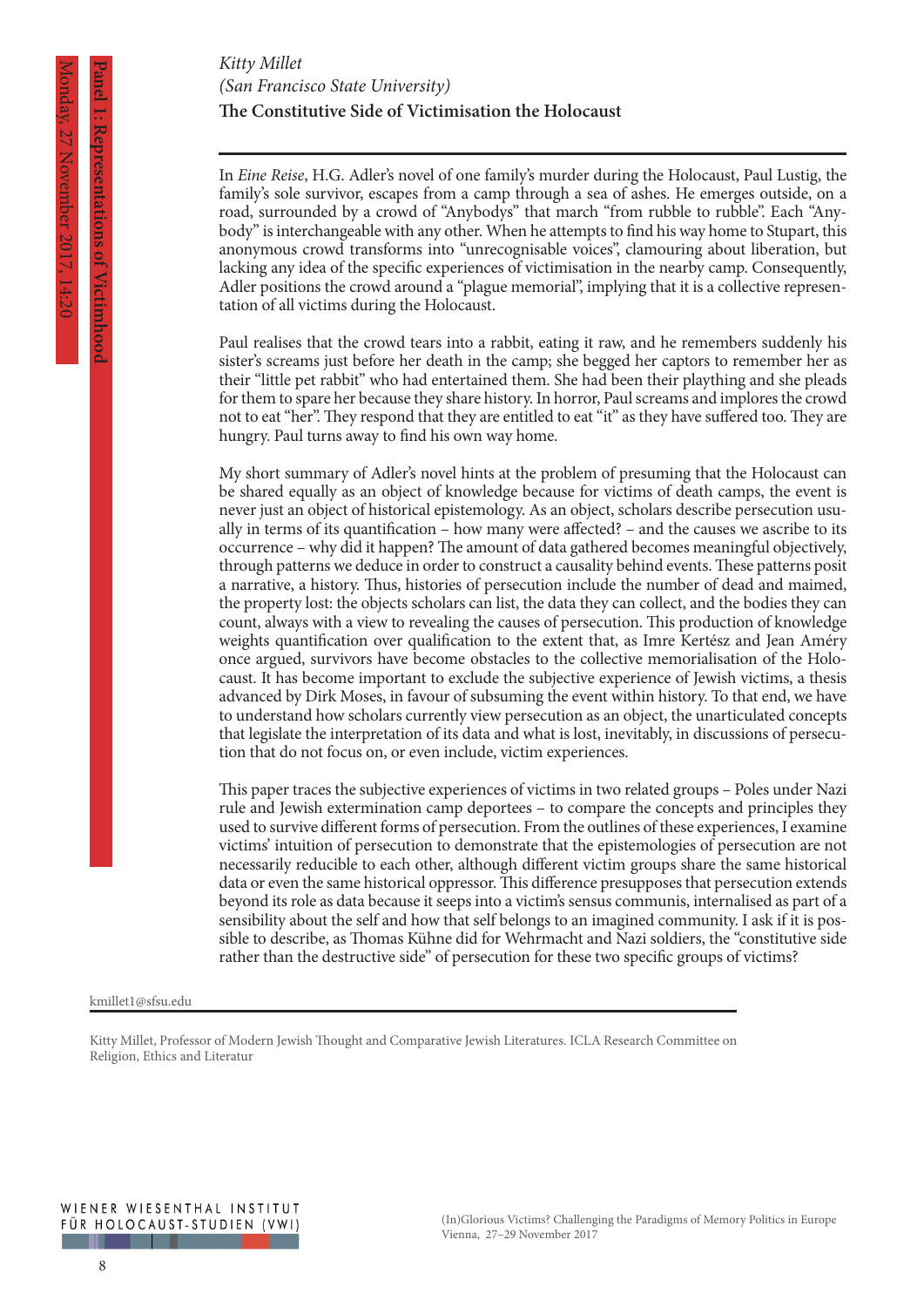**Panel 1: Representations of Victimhood**

I: Kepresentations of  $\times$ ictimhood

# **Victims, Sacrifices, and Perpetrators Hidden in Plain Sight. Concepts of Victimhood in Common War Memorials** *Oonagh Hayes (Universität Tübingen/GESIS Cologne)*

War memorials imply concepts of victimhood that are taken for granted. These concepts were rarely reflected upon by local decision-makers who designed them; nevertheless, they correspond to notions of collective identity and are precise responses to power relations at the time of their creation. As monuments are modified or taken down if they become inopportune, they are also representative of the society and times in which they stay unaltered. For this reason, concepts of victimhood that were materialised for instance in the 1950s and 1960s, and that are still to be found in virtually every town and village, should be critically analysed. This paper attempts to unveil occurrences of various concepts of victimhood, using the memorial landscape of a middle-sized German city as a case study. The goal is to observe 'usual' remembrance, so as to define which 'common' concepts of victimhood are widespread today, as they are not in the limelight of national and international attention.

Considering the wordings and iconographies of over twenty memorials, the paper will elaborate a typology of the victims commemorated and how this evolved in different post-war periods. 'Fallen' soldiers, civilians, and war criminals are (or are not) encompassed within the German term 'Opfer', which can be understood either as 'victim' or as 'sacrifice'. Further elements of the monuments contribute to a more precise definition of the intended meaning. Most importantly, the analysis leads to an explicit statement about which victims are included and which are excluded from the collective memory of a given period. In doing so, we can reconstruct the limit drawn by the historical actors, thereby defining war monuments as historical objects, and detaching them from a romanticised, a-historical, und uncritical view that glorifies war memorials without distinction regarding their content and that ignores any deliberate choice to later draw the line otherwise and recognise victims of the Holocaust and of Nazi persecutions. Assuming that collective memory defines our society, we must pay attention to the whole spectrum of memory landscapes.

oonagh.hayes@gesis.org

Oonagh Hayes graduated in History from the University of Tübingen in 2006. Her PhD is a French-German comparison of collective memories of wars and genocides in the public sphere from the First World War until today. She is also involved in various projects for historical and political education, often involving research and vulgarisation of National Socialism and/or current forms of discrimination, as well as the formation processes of mainstream narratives.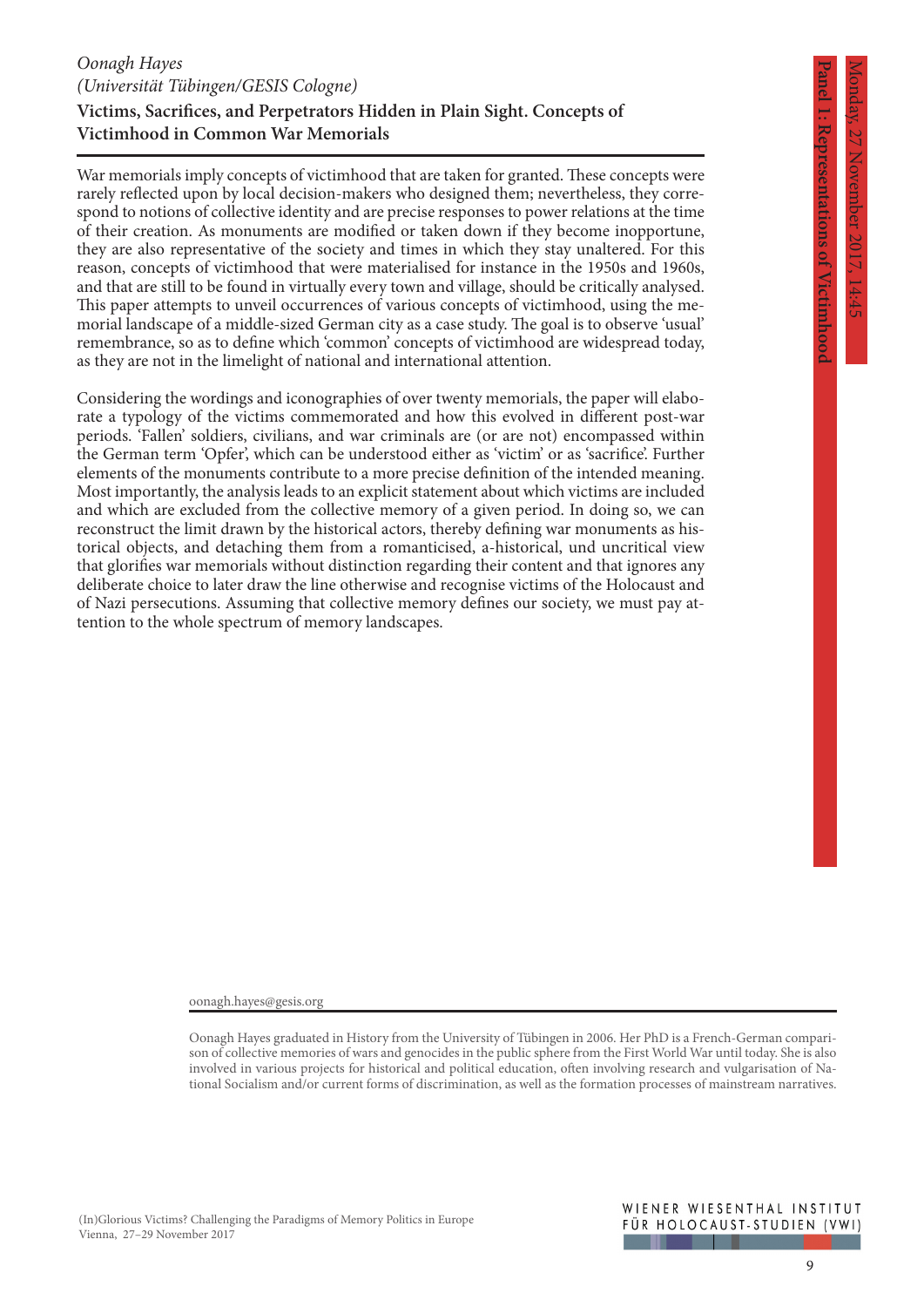**Panel 2: Looking in from Outside**

anel 2: Looking in from Outside

#### **Panel 2: Looking in from Outside**

Monday, 27 November 2017 16:20 –18:05

*Chair: Béla Rásky (Vienna Wiesenthal Institute for Holocaust Studies – VWI)*

bela.rasky@vwi.ac.at

Béla Rásky, historian, studied history and history of art at the University of Vienna. Contributed to numerous projects and exhibitions in contemporary history, research at the Österreichische Kulturdokumentation. Internationales Archiv für Kulturanalysen, expert on Cultural Policy for the Council of Europe, until 2003 director of the Austrian Science and Research Liaison Office, Budapest; then freelance and at the Wien Museum. Currently, he is Managing Director of the VWI.

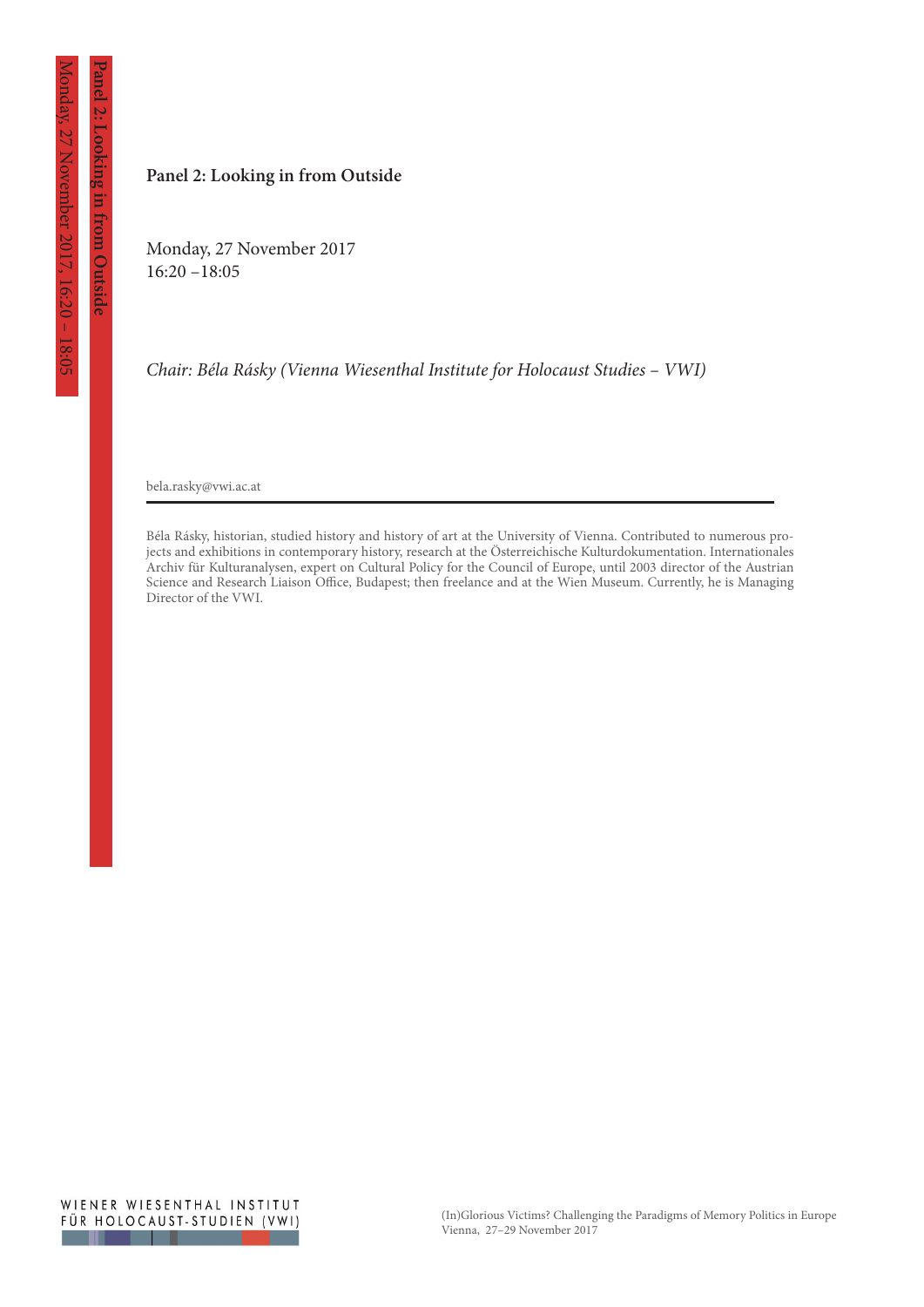2: Looking in trom Outside

# **The Other Vichy: Algerian Jews, Racial Politics, and the Holocaust in North Africa** *Zoë Roth (Durham University)*

The 1870 Crémieux Decree granted French citizenship to the majority of Algerian Jews. The French *mission civilisatrice* created an 'in-between' population between the French colonisers and the Arab and Berber colonised, setting up a divisive political system whose tensions would emerge later on. In 1943, Algerian Jews' citizenship was revoked under Vichy racial laws, but the community was not deported to concentration camps, leaving it embattled but largely intact. During the War of Independence, however, it was a victim of both French paramilitaries and Algerian nationalists. Following independence, most Algerian Jews moved to mainland France. They were marginalised from a Jewish community shaped by the trauma of the Shoah, while the majority culture, invested in heroic narratives of resistance to Fascism, saw them as an unwelcome reminder of colonial humiliation.

The Holocaust thus reverberated across Algeria unevenly. It provides a distinct site through which to explore both the specificity of Jewish victimhood and the Holocaust's transnational nature, in particular its connection to longer histories of European imperialism and colonialism in Africa. Scholars such as Michael Rothberg and Debarati Sanyal have explored the nature of Holocaust memory in France when it comes into contact with memories of colonialism. But despite a long tradition of Maghrebi Jewish writers, including Jacques Derrida, Albert Memmi, and Hélène Cixous, writing about experiences of living under Vichy racial laws, little scholarship has addressed specifically Algerian experiences of the Holocaust. This paper argues that Algerian Jews represent a paradigm of 'deferred victimhood'. It explores how literature, in particular, enables these writers to imagine connections between traumatised communities: Jewish, Arab, French, Algerian. In doing so, the paper argues that the 'belated' nature of Jewish victimhood in Algeria provides a model that decentres Eurocentric narratives of victimisation.

zoe.roth@durham.ac.uk

Dr. Zoë Roth is Assistant Professor of French at Durham University. Her research focuses largely on two things: bodies and Jews. She has been awarded grants and fellowships by the Vienna Wiesenthal Institute, the Harry Ransom Center (UT Texas at Austin), the British Academy, and the Leverhulme Trust. She has articles published and forthcoming in such journals as *Word & Image* and the *Journal of Modern Literature* on Jewish literature and visual culture, the Holocaust, and aesthetic form.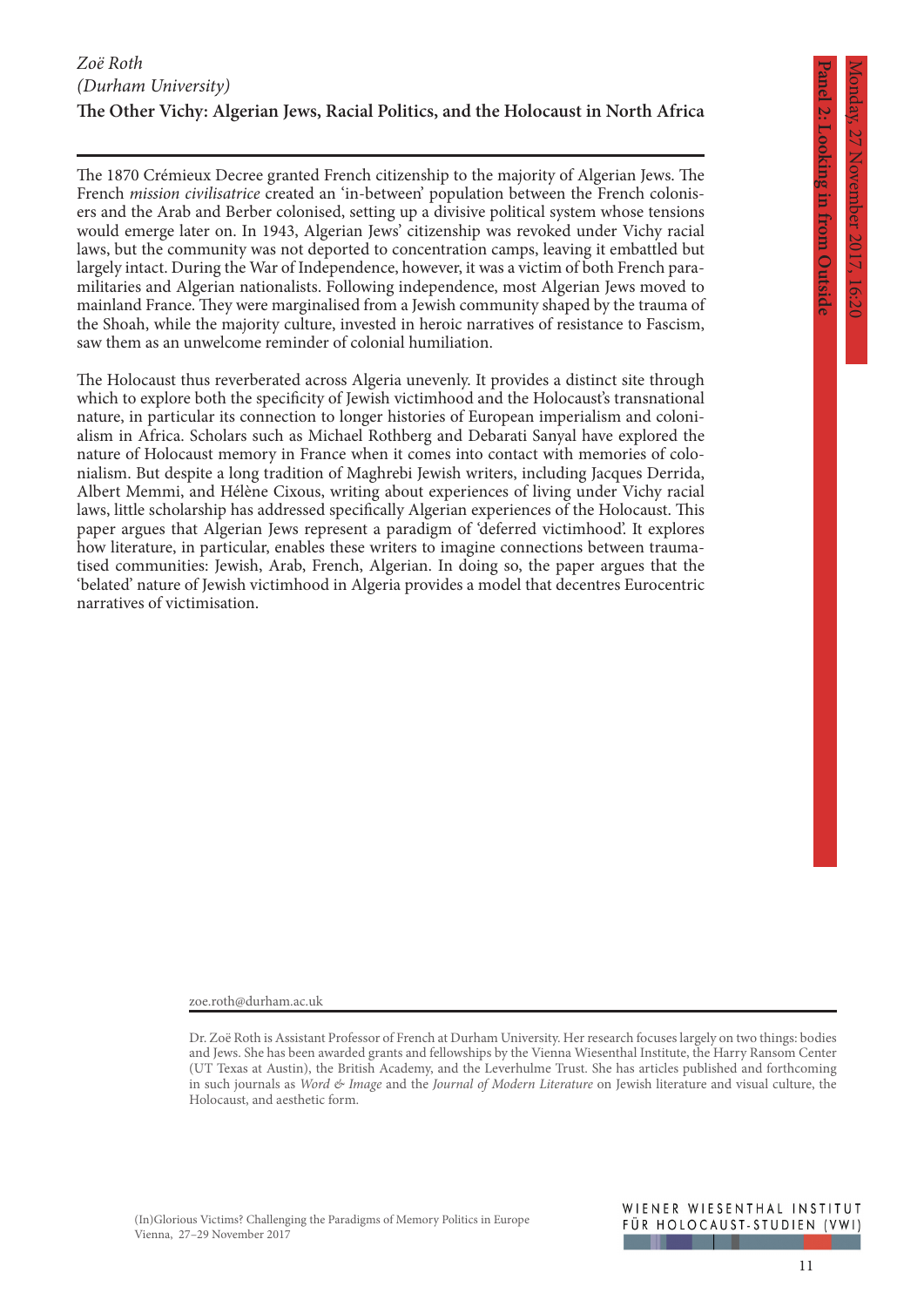**Panel 2: Looking in from Outside**

2: Looking in trom Outside

### **Die "neue Unübersichtlichkeit". Holocaust-Erinnerung im Zeitalter des Trumpismus** *Dirk Rupnow (Universität Innsbruck)*

Eine Reihe überraschender Aussagen Donald Trumps selbst sowie offizielle Verlautbarungen des Weißen Hauses während der ersten Wochen und Monate der Trump-Präsidentschaft legen nahe, (wieder einmal) über den aktuellen Stand der Holocaust-Erinnerung im globalen Kontext nachzudenken: Will man – zugegebenermaßen wohl etwas verfrüht und dementsprechend sehr vorsichtig – eine Art Trump'sche Geschichtspolitik analysieren, wird man in diesem Zusammenhang auch seine Äußerungen zur "African American History" und zum Bürgerkrieg beachten müssen. In Europa werden währenddessen Holocaust-Bezüge zur Skandalisierung gegenwärtiger Abschottungspolitiken gegenüber Migranten wie auch zur Disziplinierung von Migranten in europäischen Gesellschaften verwendet.

Der Vortrag versucht, den aktuellen Stand und die gegenwärtigen Herausforderungen der Holocaust-Erinnerung im europäischen, 'westlichen' und globalen Kontext zu skizzieren. Auf-geworfen werden damit (erneut) Fragen nach der Bedeutung der Holocaust-Erinnerung in den europäischen Migrationsgesellschaften, nicht zuletzt in Zeiten der als krisenhaft wahrgenommenen Zuwanderung nach Europa und der daraus resultierenden Abschottungstendenzen sowie eines sich deutlich zeigenden Rassismus und einer im stetigen Wachsen begriffenen Islamophobie; und gleichzeitig nach dem globalen Konkurrenzverhältnis zwischen der Erinnerung an den Holocaust und an die Verbrechen europäischer Kolonialmächte in der Welt sowie deren Stellenwert in einem europäischen Gedächtnis – allesamt nicht neu, aber weiterhin bzw. wohl zunehmend relevant und umstritten, wie sich zeigt.

dirk.rupnow@uibk.ac.at

Studium der Geschichte, Germanistik, Philosophie und Kunstgeschichte in Berlin und Wien. Mag. phil. 1999 (Wien), Dr. phil. 2002 (Klagenfurt), Habilitation 2009 (Wien). 1999/2000 Mitarbeiter der Historikerkommission der Republik Österreich. Gastaufenthalte in Deutschland, Frankreich, Israel und den USA, 2016/17 Distinguished Visiting Austrian Chair Professor / Stanford University. Seit 2010 Leiter des Instituts für Zeitgeschichte / Universität Innsbruck. Forschungsschwerpunkte: Europäische Geschichte des 20./21. Jahrhunderts, Holocaust- und Jüdische Studien, Wissenschafts- und Migrationsgeschichte, Erinnerungskulturen und Geschichtspolitik, Museologie.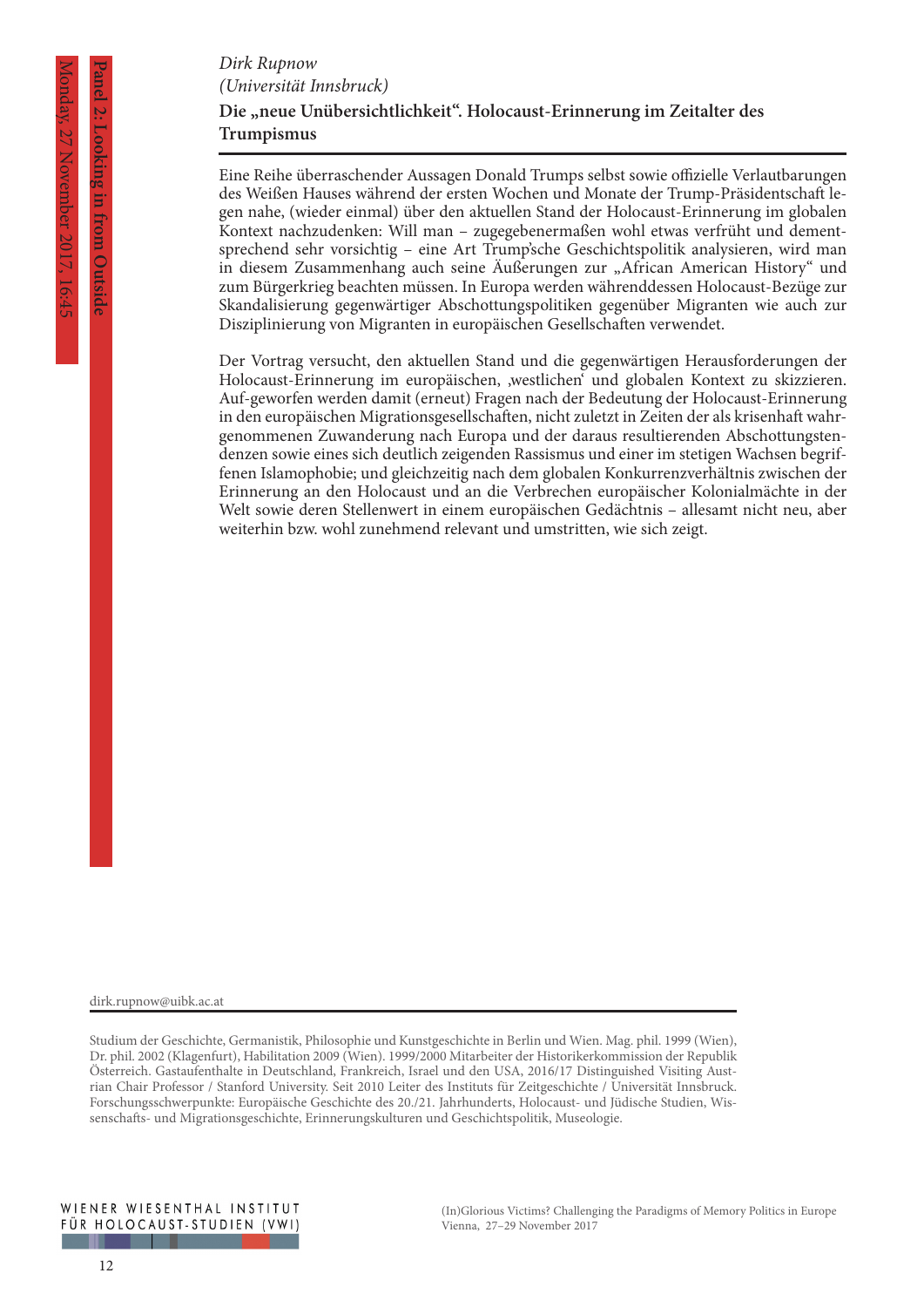Panel 3: Victimhood in Move: Memory Politics in Today's Poland

ictimhood in Move: Memory Politics in Today's Poland

#### **Panel 3: Victimhood in Move: Memory Politics in Today's Poland**

Tuesday, 28 November 2017  $10:00 - 12:20$ 

*Chair: Gerhard Baumgartner (Dokumentationsarchiv des österreichischen Widerstands)*

gerhard.baumgartner@doew.at

Gerhard Baumgartner is Director of the Documentation Centre of the Austrian Resistance, co-author of two monographs edited by the Austrian Historikerkommission about "Aryanisation" in Burgenland, Amstetten, Baden, Hollabrunn, Horn, Korneuburg, Krems, Neunkirchen, St. Pölten, Stockerau, Tulln, Waidhofen a.d. Thaya (Wien 2004), project leader of the project "Name-Database of Austrian Holocaust Victims among the Roma and Sinti", and author of *The Fate of the European Roma and Sinti During the Holocaust*, Wien/Paris 2013.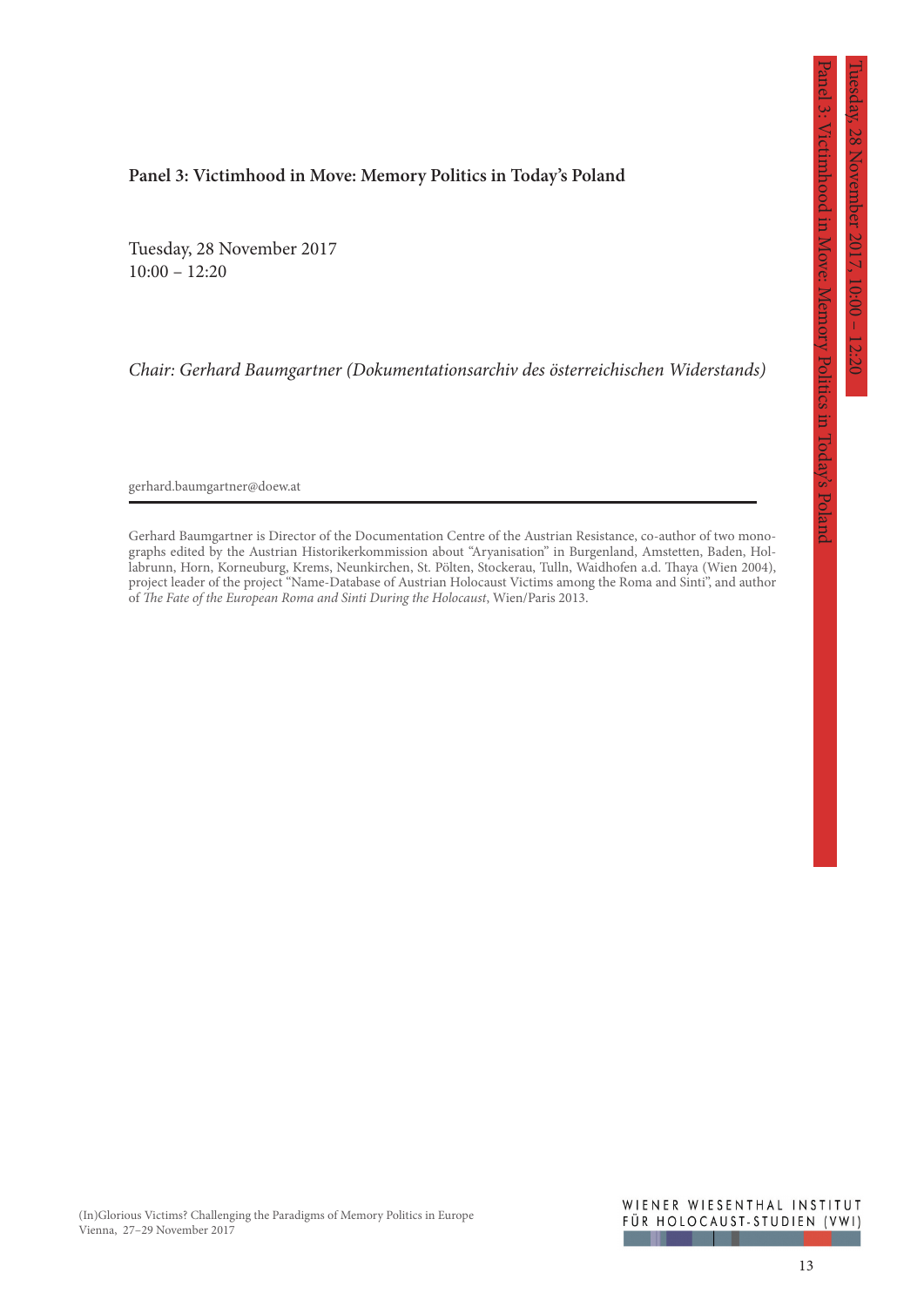The memory of the Polish Jews who survived the war in Soviet exile does not belong to the mainly Catholicised Polish memory culture of the Gulag, nor has it been truly embraced by the Holocaust culture of remembrance. This is the case in great part because the survivors themselves, paralysed by the enormity of the Holocaust which they had managed to escape, rarely demanded a commemoration of their own experience and questioned their own status as victims.

This paper analyses the factors which preempted memorialisation in the past. It also describes the present moment in which the de-territorialised and free-floating memory of the Polish Jewish forced labourers in Siberia is slowly assuming shape. An important question in this respect is to what extent the recent boom in the published memoirs and historical research on this topic imply that we may be witnessing a birth of a new culture of remembrance.

Panel 3: Victimhood in Move: Memory Politics in Today's Poland

**VICtimhood in Move** 

jurek.lidia@gmail.com

Lidia Zessin-Jurek teaches at the European University Viadrina, Frankfurt/Oder. She holds a PhD from the European University Institute, Florence, has been a Fellow at the Imre-Kertesz Kolleg, Jena, the European Holocaust Research Infrastructure, and in 2018 will be a Research Fellow at Fordham University, New York.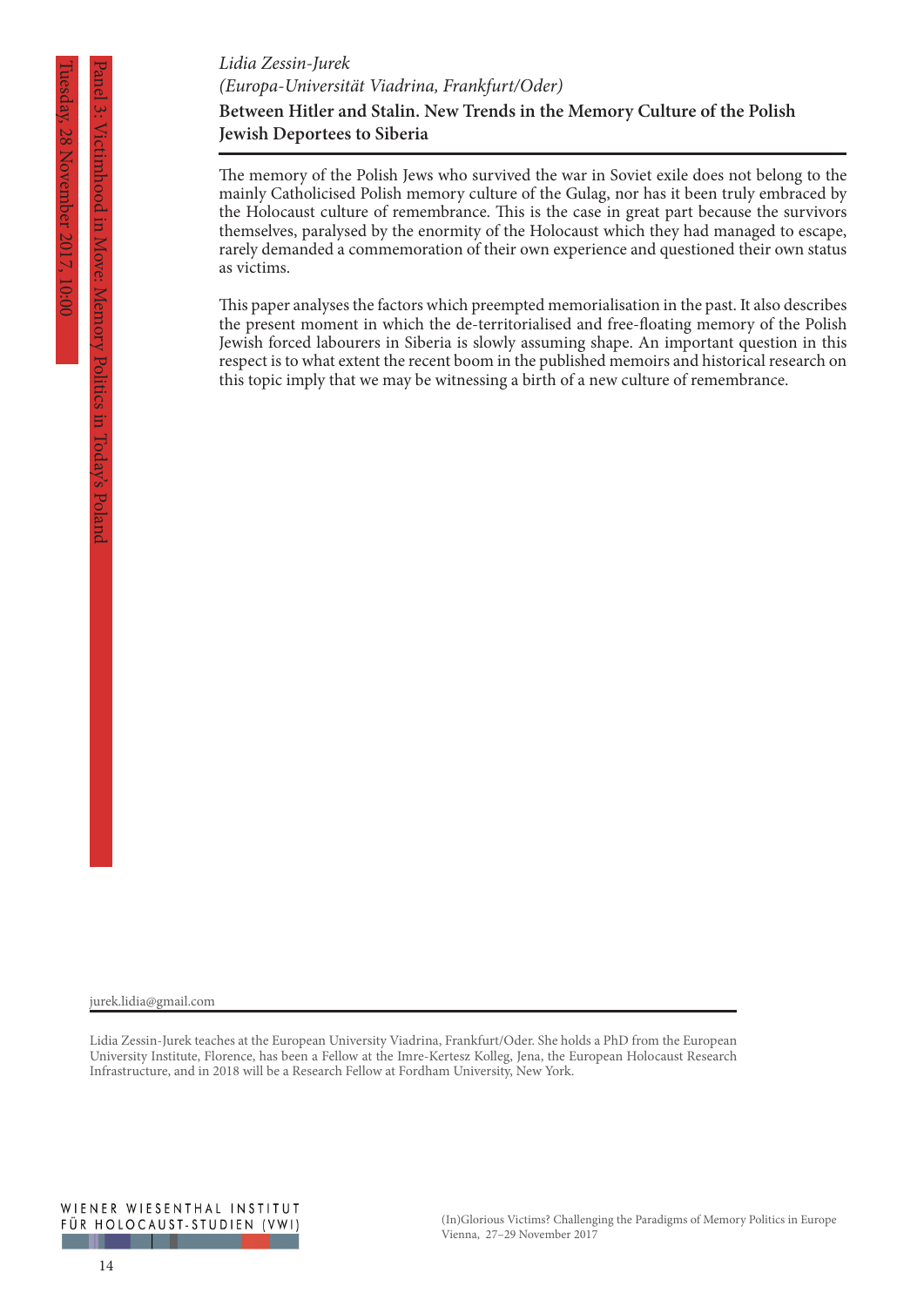Panel 3: Victimhood in Move: Memory Politics in Today's Poland

Memory Politics

in lodavs

Victimhood in Move:

# *Joanna Michlic (University College of London)* **"At the Cross-Roads". Jedwabne and the Polish Historiography of the Holocaust**

In 2009, the eminent Polish historian Jerzy Jedlicki named the difficulty of disseminating the historical accounts of the uncomfortable dark aspects of Polish-Jewish relations during the Holocaust to broader segments of Polish society as 'powerlessness' (bezradność). At the same time, he regarded as a cultural renewal the process of self-critical assessments of the Polish national past on the part of public intellectuals, including professional historians. The Jedwabne debate of 2000-2002, triggered by the publication of Jan Tomasz Gross's book *Neighbors* in May 2000, facilitated this renewal. Gross's *Neighbors* set out a definite counter-memory to all narratives of the accepted old, biased, hegemonic historical canon of Polish-Jewish relations and Polish society during the Second World War. That canon spoke about the solidarity of the greater majority of Poles with Jews and minimalised the issue of blackmailing and any other wrongdoings directed at Jewish fugitives to a small group of individuals defined as outside the healthy fabric of Polish society. That canon had developed in its different versions including those tinted by overt antisemitic tropes of the 'ungrateful Jew' in the post-war period from 1945 to the end of Communism in 1989–1990s.

Today, in the post-Jedwabne debate era, (2002–present), the Jedwabne massacre of Jews by their Polish neighbours on 10 July 1941 does not simply function as a single, painful, and shameful historical fact. Jedwabne has become the key symbol of the counter-memory of the old, biased, hegemonic narratives of the Holocaust disseminated between 1945 and the 1990s, and as such demands both a full scale archaeology and an integration of all events representing a difficult and painful past in Polish-Jewish relations before, during, and after the Holocaust into the historical narratives of twentieth-century Polish social history and the Holocaust of Polish Jewry.

In this paper, I will examine the current memory wars over Jedwabne in the Polish press and historiography. I will discuss the key centres of amnesia and resistance to the difficult past related to the treatment of the Polish Jewish community in Nazi-occupied Poland. My main argument is that in the current political climate, we can observe an intensified campaign defined by its chief disseminators as 'a total war' against the archaeology of the difficult past in relation to the Holocaust. Suppression, omission, obfuscation, skilful manipulation of the difficult past with an emphasis on one's own suffering (and of one's own ethnic collective), and aggressive attempts using a wide variety of social media and new laws to silence the difficult past are the key strategies of returning to or rather rewriting new terms of amnesia. Rightwing, ethno-nationalist, conservative politicians, clergymen, journalists, and writers are the driving force behind this process.

Why is the proclamation of telling history 'anew' in all its complexities met with the insistence to suppress and reject the difficult past in Poland and other parts of Eastern Europe? Is the new amnesia represented by the right-wing nationalist elites a form of the old amnesia developed during the Communist era, 1945–1989? There are the salient questions that I will address in the paper.

#### j.michlic@ucl.ac.uk

Joanna Beata Michlic is a social and cultural historian and founder and first director of the HBI (Hadassah-Brandeis Institute) project on Families, Children, and the Holocaust at Brandeis University. She is an Honorary Senior Research Associate at the UCL Centre for the Study of Collective Violence, the Holocaust and Genocide, UCL Institute for Advances Studies, and an Honorary Senior Associate at the School of Slavonic and East European Studies (SSEES) in London. She teaches at the Leo Baeck College in London. Her latest publication is an edited volume, *Jewish Family 1939–Present. History, Representation, and Memory*, Brandeis University Press/NEUP, January 2017.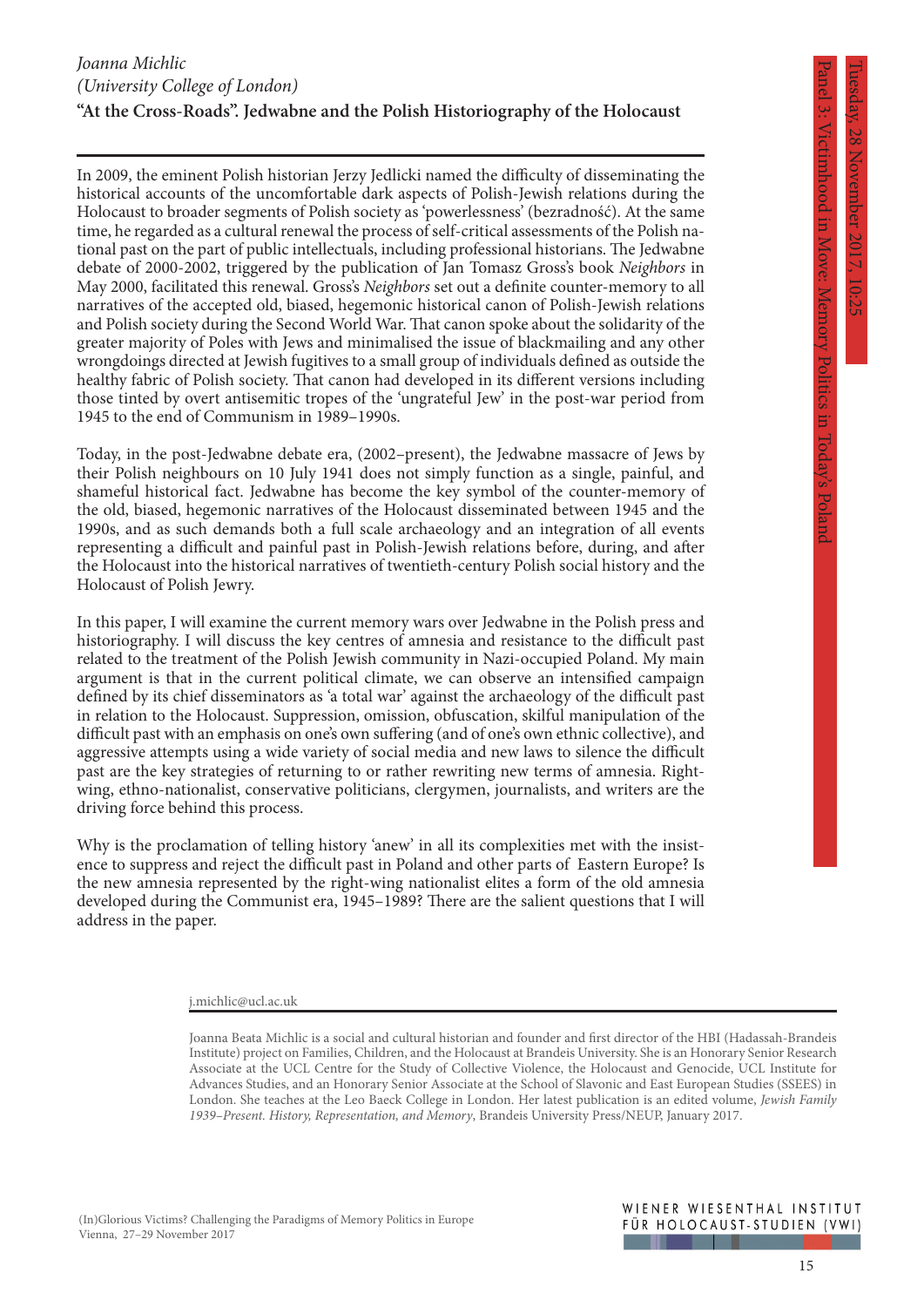Panel 3: Victimhood in Move: Memory Politics in Today's Poland

**"Thieves of Suffering". The Non-Memory of the Holocaust in Poland as Mnemonic Security** *Sławomir Kapralski (Uniwersytet Pedagogiczny, Kraków)*

This paper presents a hypothesis regarding the silencing of the Holocaust in contemporary Polish social memory. In spite of several efforts made after the fall of Communism, the Holocaust is still not critically absorbed and recognised as part of Polish history; it remains commemorated in the public sphere by formalised and institutionalised ceremonies, but is not remembered on the level of communicative social memory. The recognition of the fate of the Jews does not make up an important part of Polish discourse about the Second World War.

I argue that one of the reasons for this silencing of the memory of the Holocaust is the fact that social remembering is understood as part of the process of identity construction/maintenance and the key concept involved in the Polish symbolic construction of identity is one of 'suffering'. Poles believe to be "chosen people" whose mission is to suffer in history in order to protect virtues and redeem the sins of humanity.

The public commemoration of the Holocaust that followed the encounter with the globalised Holocaust discourse in the 1990s has therefore been perceived as unfair competition and an assault on the cornerstone of Polish identity, as though Jews were trying to identify with Poles (against social exclusion) or deny them the first place in the hierarchy of victims (against the order of the Polish symbolic universe). Therefore, in Polish perceptions of the Holocaust we often see a defensive activation of the antisemitic cultural script in which Jews are presented as attempting to take a place not designed for them and as being to blame for all their misfortunes. This mechanism can be explained as a "mnemonic securitisation" within the theoretical framework of Lacan's concept of steeling the *jouissance* (which in this context will be re-interpreted as "steeling of suffering" as suffering is precisely Polish masochistic *jouissance*), embedded in Žižek's interpretation of nationalism and antisemitism.

s\_kapralski@hotmail.com

Slawomir Kapralski, PhD, Professor of Sociology at the Pedagogical University of Kraków and a recurrent visiting lecturer at the Centre for Social Studies in Warsaw. He graduated from the Jagiellonian University in Kraków where he also received his PhD in Sociology. For many years associated with the Central European University (Prague, Warsaw, Budapest). His main fields of research are memory and identity, commemoration of the Holocaust, and Roma communities.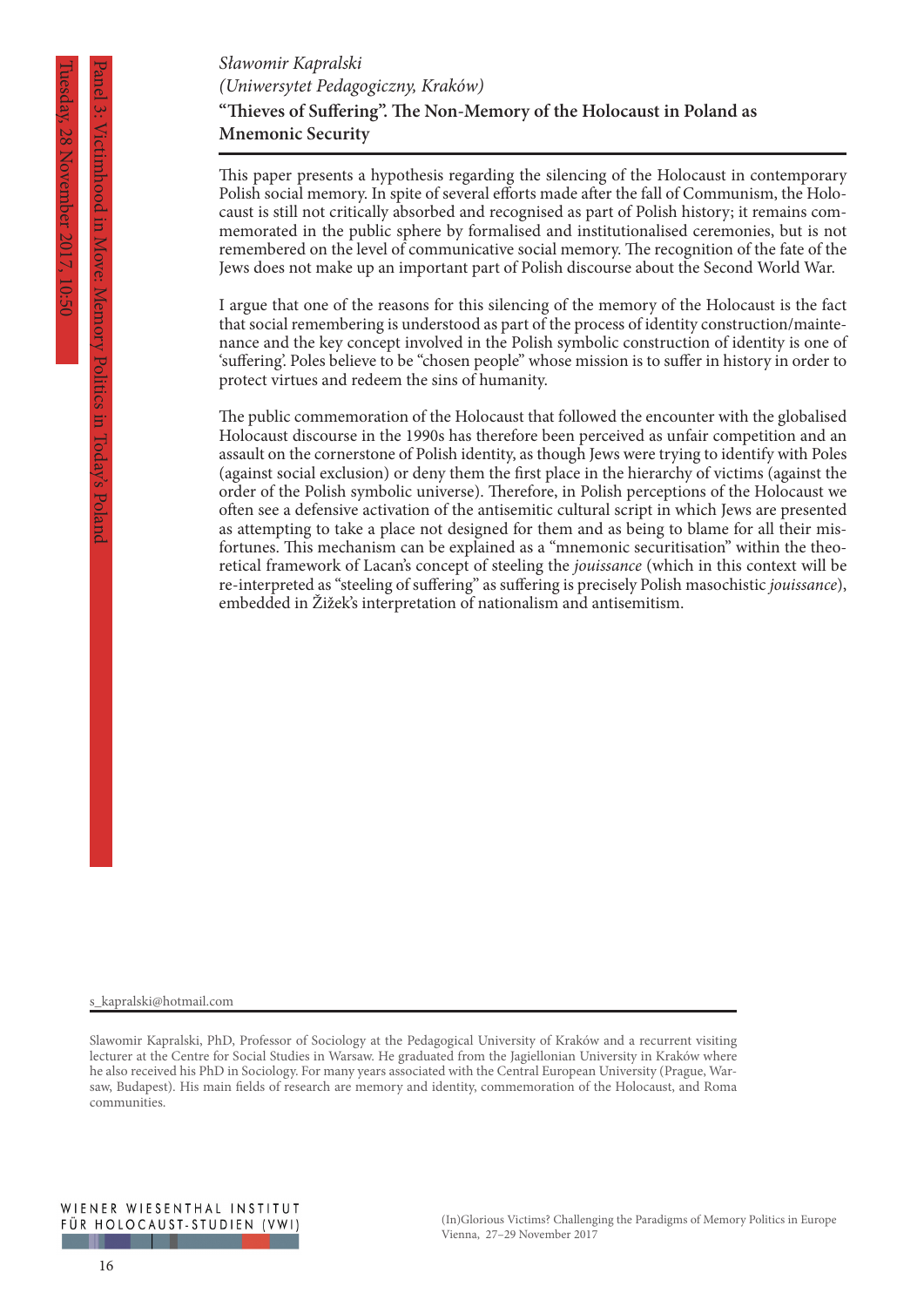# **The Righteous Victims. Memory of Help to Jews as a New Mode of Holocaust Memory in Poland**

In the early 2000s, a new surge of interest in rescue emerged as a defensive reaction to revelations about Polish complicity in the Holocaust. With the onslaught of right-wing populism, this reaction turned into a backlash. In the current Polish government's politics of memory, the rescuers represent the entire nation's heroism and innocence. The master narrative of universal, altruistic, community-supported assistance fosters uncritical national pride. The Ulma Family Museum of Poles Saving Jews in the Second World War, opened by the Polish president in 2016, and the meeting between the Pope and rescuers in Birkenau a couple of months later, sealed the rescuers' newly esteemed status in Polish national memory. It also put them in the very centre of Holocaust remembrance. This mode of memory focusses on Poles as the major actors and victims, while Jews serve merely as props in the story of Christian sacrifice. It resuscitates the decades-old Polish obsession with primacy in suffering and raises pressing questions about encroaching on the memory of the victims and whitewashing of the past. Can the memory of rescue – if used to suppress discussion of the local population's role in the destruction of Jewish communities – constitute a kind of Holocaust denial? Scrutinising Polish public discourse, this paper examines how the focus on rescue has become the preferred, indeed the only acceptable, mode of Holocaust memory.

Panel 3: Victimhood in Move: Memory Politics in Today's Poland

Memory Politics

III 10days

ictimhood in Move:

alicja.podbielska@vwi.ac.at

Alicja Podbielska, a Junior Fellow at the Vienna Wiesenthal Institute, is a PhD candidate at the Strassler Center for Holocaust and Genocide Studies at Clark University. In her dissertation, *The Memory of Rescue in Poland*, she examines when, how, and why Polish Holocaust rescuers were officially designated national heroes. She has received fellowships from the European Holocaust Research Infrastructure, Yad Vashem, and the United States Holocaust Memorial Museum.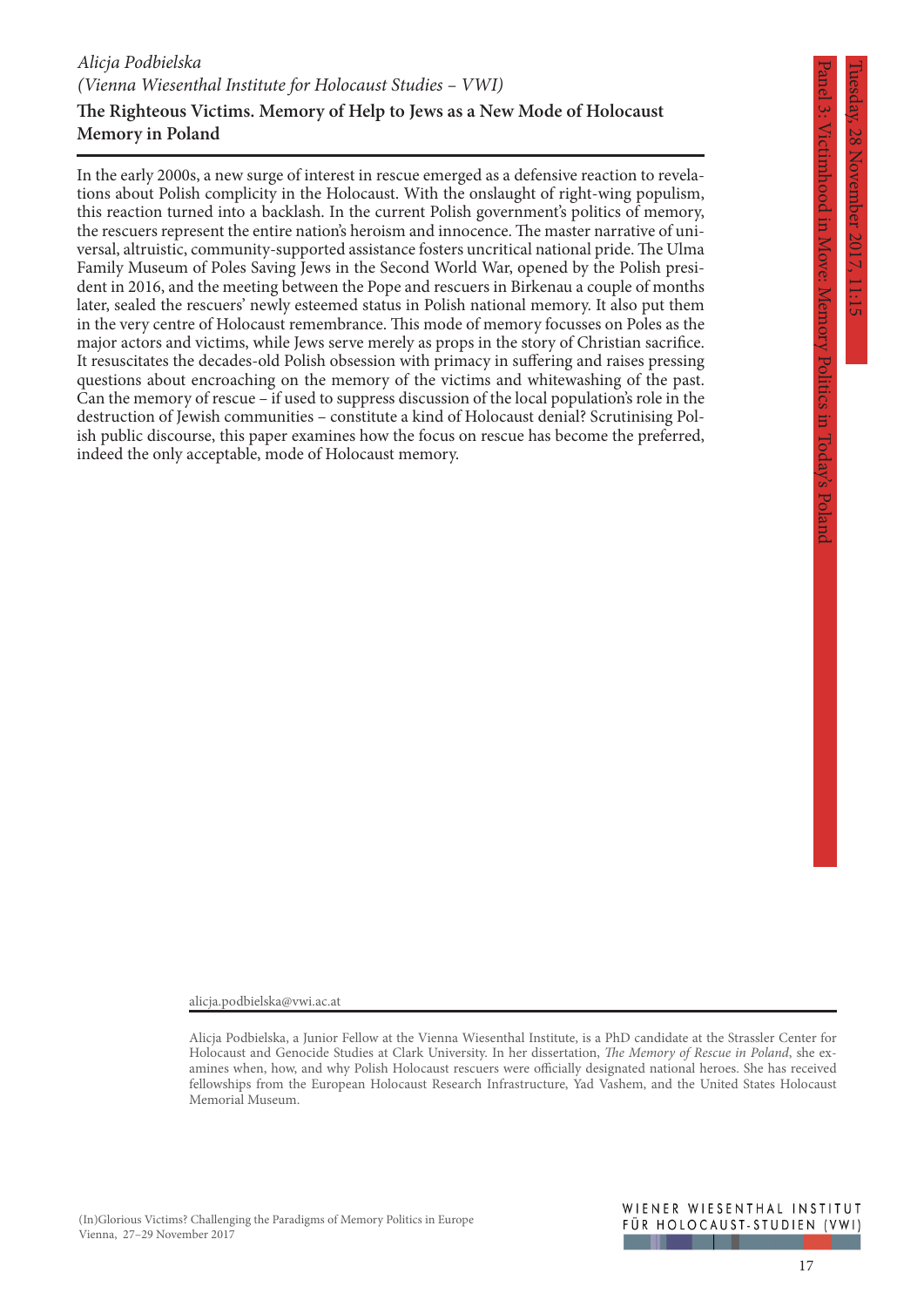Panel 4: From Trials to Museums

Trials to Museums

**From** 

#### **Panel 4: From Trials to Museums**

Tuesday, 28 November 2017 14:00 – 15:45

*Chair: Kinga Frojimovics (Vienna Wiesenthal Institute for Holocaust Studies – VWI)*

kinga.frojimovics@vwi.ac.at

Kinga Frojimovics is historian and archivist, in charge of archiving the correspondence of Simon Wiesenthal at the VWI since March 2017. Different diplomas in history, archaeology, and archival sciences at ELTE University Budapest, PhD at Bar-Ilan University on the religious tendencies of Judaism in Hungary, Head of the Hungarian Department oft he Archives at Yad Vashem since 2016.

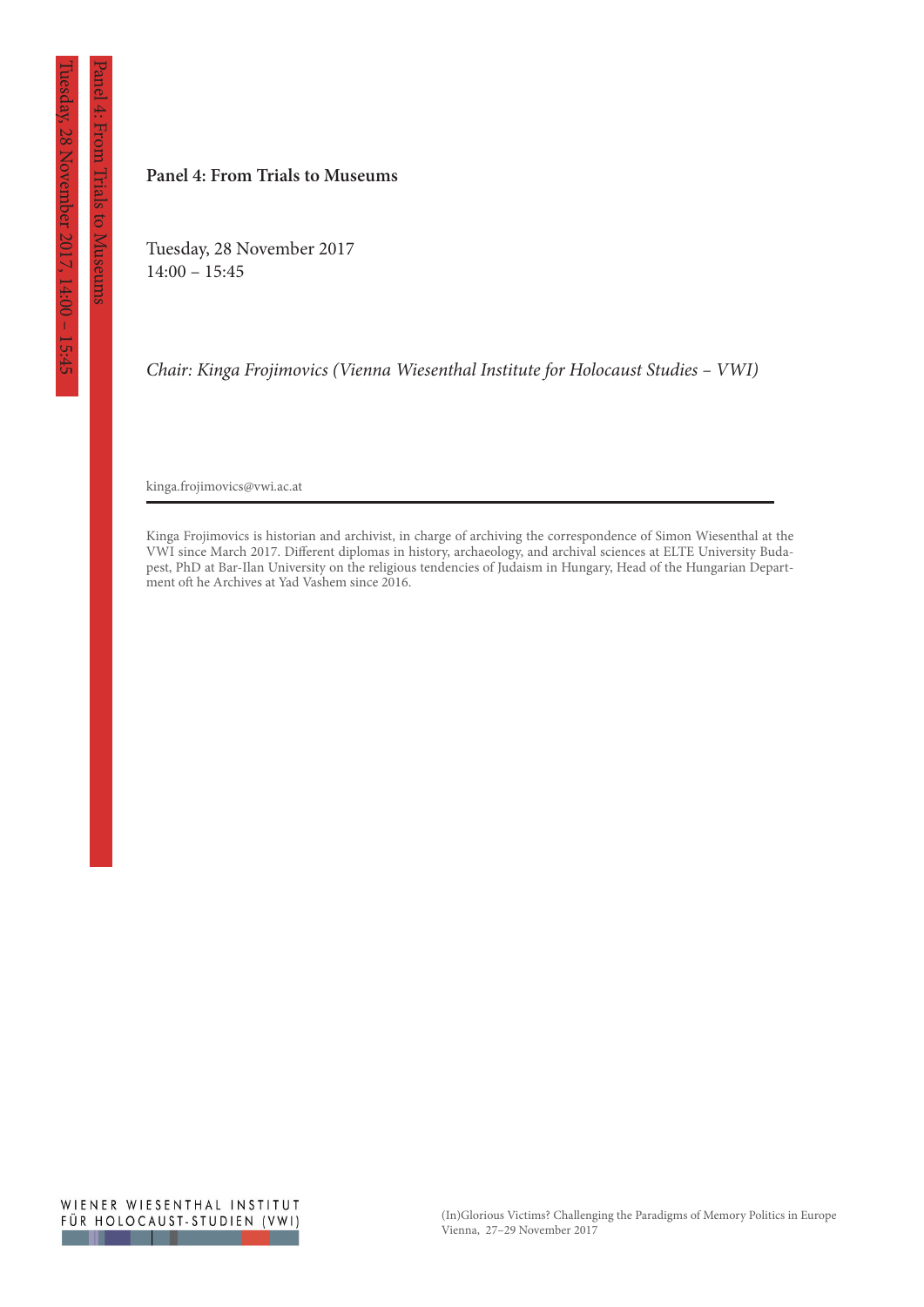In the immediate post-war period, commemoration was left to survivors who organised ceremonies and published articles and books. Concentration camp memorials were either products of the initiative of the former camp inmates or were used to legitimise the antifascist Socialist state, as in the German Democratic Republic. West German historians were reluctant to touch either the Holocaust or the concentration camps as topics in their research. Only since the early 1980s has this issue undergone a massive change as both German scholars and grassroots historians started to examine the Holocaust and the persecution of minorities during the Third Reich.

This paper elaborates on the idea first put forward by Donald Bloxham in his book *Genocide on Trial. War Crimes Trials and the Formation of Holocaust History and Memory* that the trials played a crucial role in commemoration. It argues that the German path to current Holocaust commemoration would not have been possible without the trials of Nazi crimes which began as early as 1945 and continue to this day.

The judicial dealings with the Nazi past acted as a trailblazer both for commemoration and historical research. While many of the early German trials are now forgotten, the trials of the 1960s (especially the Frankfurt Auschwitz trials) with their international media coverage made obvious that the genocidal past could not be set aside easily. This forced German society to a confrontation with the crimes of the past. Only then did historical research react. While in the 1950s an end of 'transitional justice' was eagerly clamoured for, Nazi trials in the 1960s and 1970s brought Nazi crimes once more to the fore.

Furthermore, the initial purpose (researching the facts of the crime, sentencing the guilty, and sending them to prison) has changed considerably: Today, the trials offer a forum for the last victims to testify to their suffering in Nazi camps. While monuments offer space for commemoration, they usually also close discussion on the topic. Trials, on the other hand, trigger research as well as public discussion.

raimedith@gmail.com

#### WIENER WIESENTHAL INSTITUT FÜR HOLOCAUST-STUDIEN (VWI)

Panel 4: From Trials to Museums

to Museums

Edith Raim, born in 1965 in Munich, read history and German literature at Munich and Princeton Universities from 1984–1991. She completed a dissertation in Munich on the Jewish satellite camps Kaufering and Mühldorf in 1991, was German Academic Exchange Lecturer at University of Durham, England, from 1991–1995, and a researcher at the Institute for Contemporary history in Munich from 1999–2014, completing a Habilitation in 2012 at Augsburg university with a study on the West German administration of justice and the West German prosecution of Nazi criminals in 1945–1949. She has published several works on concentration camps, Jewish survivors after 1945, and the prosecution of Nazi crimes.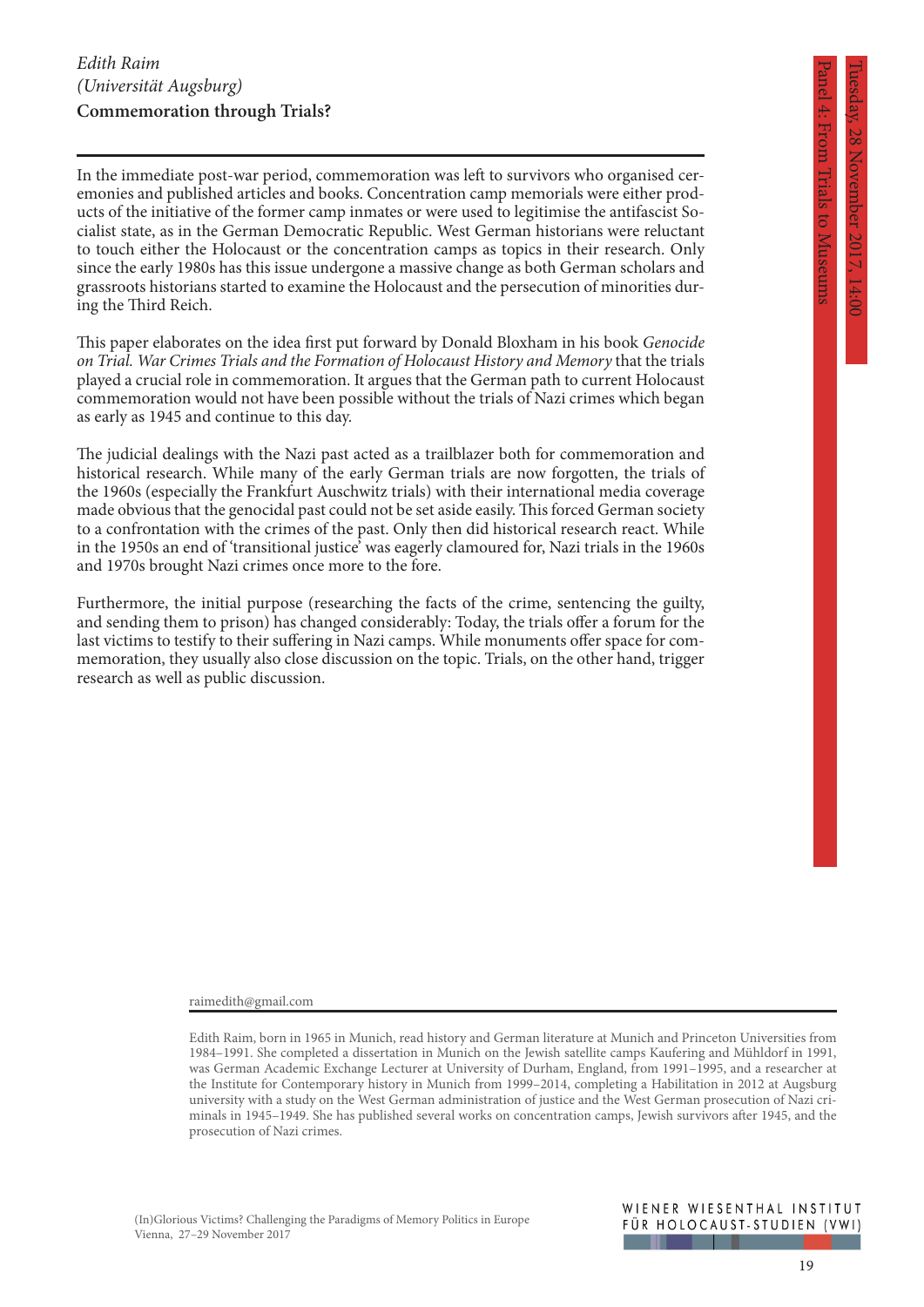# **Paradigm Shifts. From Heroes to Victims to Survivors** *Valentina Pisanty (Università degli Studi di Bergamo)*

When a historical paradigm becomes hegemonic, it acquires the power to absorb a wide range of diverse experiences within its own set of scripts, values, and recurring metaphors. Such was the case of the Revolutionary Master Narrative, with its heroic history of emancipation and self-determination that shaped the consciousness of European modernity for over a century. Based on the memory of racial persecutions, the narrative of victimhood crushed the revolutionary paradigm: hence its popularity with the liberal ideology that presented itself as postideological and humanitarian. Thereafter, it set itself as a universal matrix, saturated with the content of other major or minor traumatic events. In the past few years, several scholars have denounced the limits of the Holocaust narrative as a biopolitical paradigm whose rhetorical corollaries and side-effects are often functional to the preservation of a sense of political and moral order that is presented as indisputable, with the blackmail of absolute evil that makes any minor evil acceptable. On a more general level, teachers, journalists, and other cultural workers are complaining about the saturation deriving from overexposure to the rituals of institutionalised remembrance. My hypothesis is that the phenomenon known as Holocaust fatigue is but the tip of a deeper transformation involving a gradual acknowledgement of the paradigm's failure to encompass the diverse traumatic experiences we are currently struggling to make sense of. With reference to the most recent fictional attempts to convey the so-called 'Holocaust experience', I shall tie my hypothesis to the shift of popular interest from the role of the Victim to that of the Survivor.

valentina.pisanty@unibg.it

Valentina Pisanty is an Italian Semiologist teaching at the University of Bergamo. Her publications include *L'irritante questione delle camere a gas: logica del negazionismo*, Bompiani 1998/2014, S*emiotica e interpretazione*, with R. Pellerey, Bompiani 2004, *La difesa della razza. Antologia 1938-1943*, Bompiani 2006, *Semiotica*, with A. Zijno, McGraw-Hill 2009, and *Abusi di memoria: negare, banalizzare, sacralizzare la Shoah*, Bruno Mondadori 2012.

Panel 4: From Trials to Museums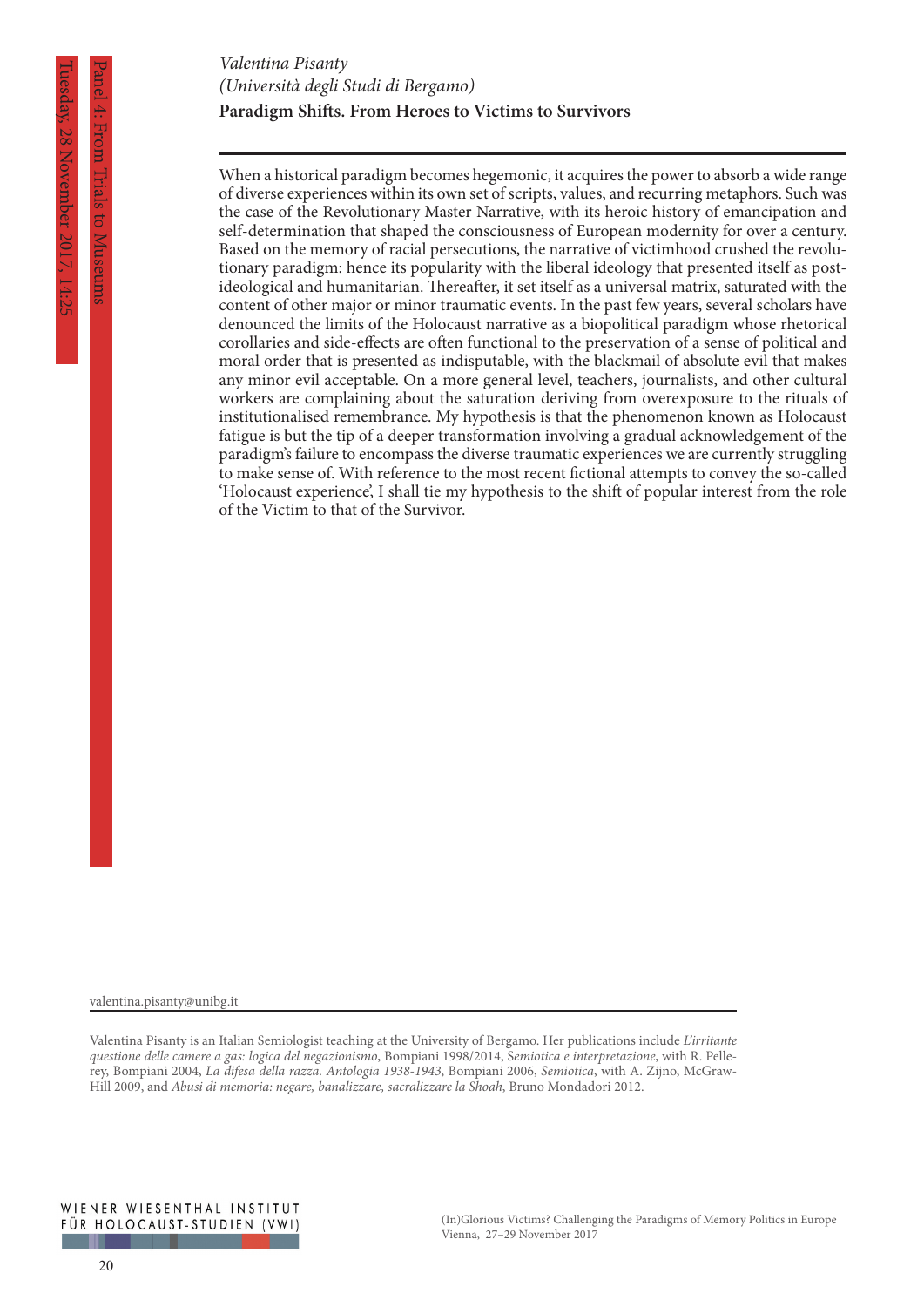#### **Narratives of Collective Victimhood and Individual Victims in Post-Communist Memorial Museums** *Ljiljana Radonić (Österreichische Akademie der Wissenschaften, Wien)*

After the end of the Cold War the "memory-boom" in western countries has spotlighted the Holocaust as the negative icon of our era. In the course of the 'Europeanization of the Holocaust' the EU accession process generated informal standards of confronting and exhibiting the Holocaust. This is indicated by the fact that the Holocaust Memorial Center in Budapest opened almost empty only weeks before Hungary joined the EU although the permanent exhibition had not been ready until 2006. So how do post-communist museums dealing with the World War II period perform given those informal standards? Some museums stress being part of Europe, refer to 'international standards' of musealization and claim to focus on 'the individual victim'. Is this a mere 'inovocation' of Europe or a proof that new, transnational forms of 'negative memory' are spreading? In other memorial museums narratives of Nazi occupation are predominantly used to frame an anti-communist interpretation of history. 'Threatening' aspects of the memory of Nazism are 'contained' so that it could not compete with stories of Soviet crimes. Yet both kinds of museums refer to the archetypical aesthetics of the US Holocaust Memorial Museum. The House of Terror e.g. adopted the "Tower of faces" by exhibiting portraits of the victims on a wall that ranges up to the roof. These aesthetics originating from the turn towards the individual victim in 'western' museology is here placed in a narrative of collective (Hungarian) suffering from Hungarian Nazis and Communists. Does the ostensible equation of Nazi and Communist crimes turn into the struggle to 'contain' Holocaust memory while at the same time demonstrating its predominance as the European negative founding myth by adopting its symbolism and aesthetics?

Panel 4: From Trials to Museums

Irials to Museums

ljiljana.radonic@univie.ac.at

Ljiljana Radonić writes her postdoctoral thesis on the "World War II in Post-Communist Memorial Museums" at the Institute of Culture Studies and Theatre History, Austrian Academy of Sciences (APART fellowship). She teaches at the University of Vienna since 2004 and was a visiting professor at the Center for Jewish Studies in Graz in 2017 and at Gießen University in 2015.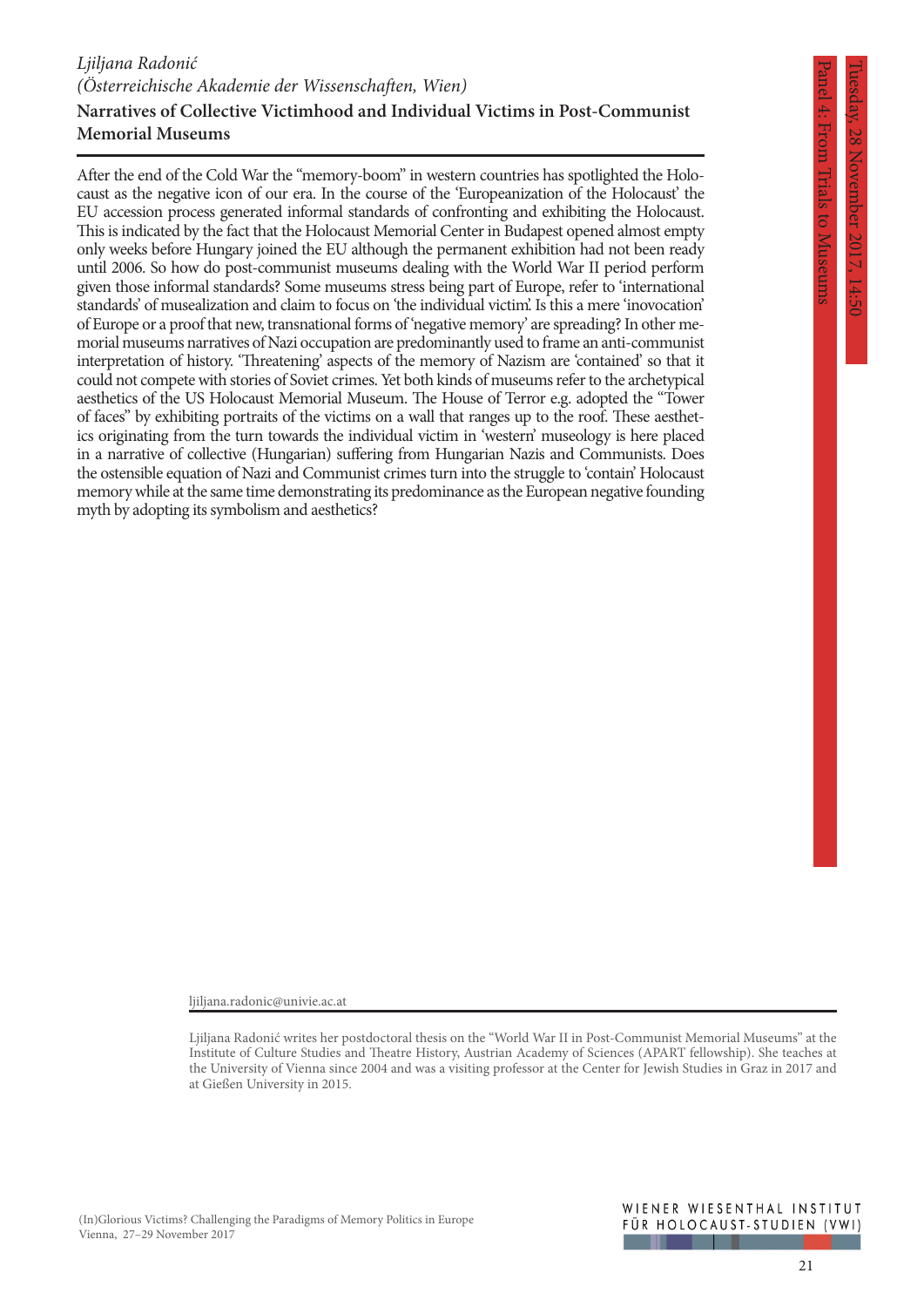**Panel 5: Rethinking Master Narratives**

anel 5: Rethinking Master Narratives

#### **Panel 5: Rethinking Master Narratives**

Tuesday, 28 November 2017 16:15 – 18:00

*Chair: Jana Starek (Vienna Wiesenthal Institute for Holocaust Studies – VWI)*

jana.starek@vwi.ac.at

Dr. Jana Starek, historian, translator. She works for the Vienna Wiesenthal Institute for Holocaust Studies (VWI) since September 2010. Studied history and Slavic studies at the University of Vienna. Co-founded and worked at the International Helsinki Federation for Human Rights (1982-1990). Director of the Austrian Science and Research Liaison Office Brno (1991-2004). Teaches at the at the University of Defence in Brno and at the University of Vienna. Author of studies and co-author of anthologies on the history of Austro-Czech relations. Contribution to projects on contemporary history, including at the Institute of Contemporary History at the Czech Republic Academy of Sciences, *Documentation of the Fates of Opponents to the Nazi Regime who had to leave Czechoslovakia after the Second World War*.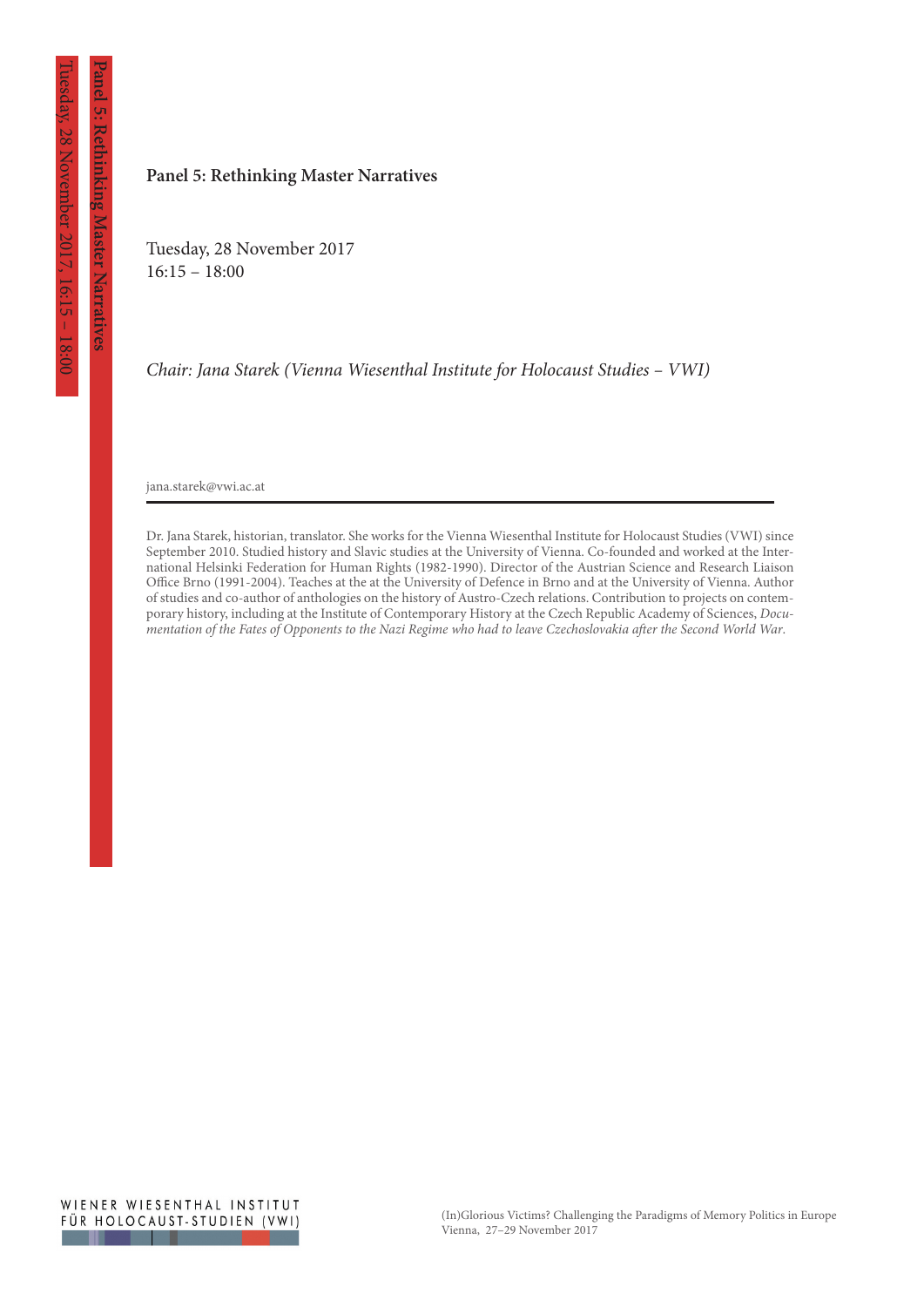**Rethinking Master Narratives** 

# *Marie Dominique Asselin (Ottawa)*

#### **The Foundation of the Second Republic of Poland as a Vector of Violence During the German Occupation. Deconstruction of the Polish National Narratives of Victimhood for a Better Understanding of Polish-Jewish Relations.**

If the Holocaust is the only recognised and accepted transnational European historical event, it does not have the same interpretation in every country. In Poland, the dominant narrative regarding the Holocaust has shifted from the Jewish victims to the Polish heroes and martyrs, creating a 'de-judaisation' of the Holocaust. This overshadowing of Jewish memory is a result of the historical politics in place that refuse to recognise local collaboration with the Nazi regime. Today, the national narrative states that the Poles did all they could to protect and save Jews from Nazi policies, even if their lives were on the line. While the Polish government (PiS) highlights the importance of the "Righteous among the Nations", other historians highlight that while some Poles were helping Jews, others were collaborating with the Nazis. The main argument raised by the PiS to explain the violence committed against the Jews is that antisemitic acts were due to Nazi regulations. Antisemitism has been a long-standing tradition since well before the war.

To deconstruct the present myth put forward by the PiS and to return the memory of the Jewish victims, we need to reconsider Polish-Jewish relations from before the war. To repeat, violence perpetrated by Poles against their Jewish neighbours began before the war. This paper will examine the legal status of Jews through official Polish documents which were at the heart of the reaffirmation of Polish identity (the Minority Treaty, Constitution, Penal Code, and Penal Code of Procedure) in order to look at the deterioration of Polish-Jewish relations on the eve of the Second World War. Thereby, the paper will address the following topics: First, the rebirth of Poland and the writing of its principal democratic documents; second, the creation of the justice system and its codes; and, finally, judicial cases of violence against Jews. This analysis will demonstrate that the violence perpetrated against Jews stood in continuity with pre-war antisemitic acts and were not a result of Nazi regulations.

md.asselin@hotmail.fr

Marie-Dominique Asselin's research examines the fate of the Polish Jews during the Holocaust, as seen through the prism of court records. Her research seeks answers to the various questions relating to everyday life and death in the ghettos, as well as to the nature of relations between Poles and Jews. Finally, here research looks at the role played by the Polish justice system in shaping and altering the fate of Jews whose cases were heard by the court. Currently, Marie-Dominique Asselin is a Saul Kagan Fellow in Advanced Shoah Studies (2016–2018).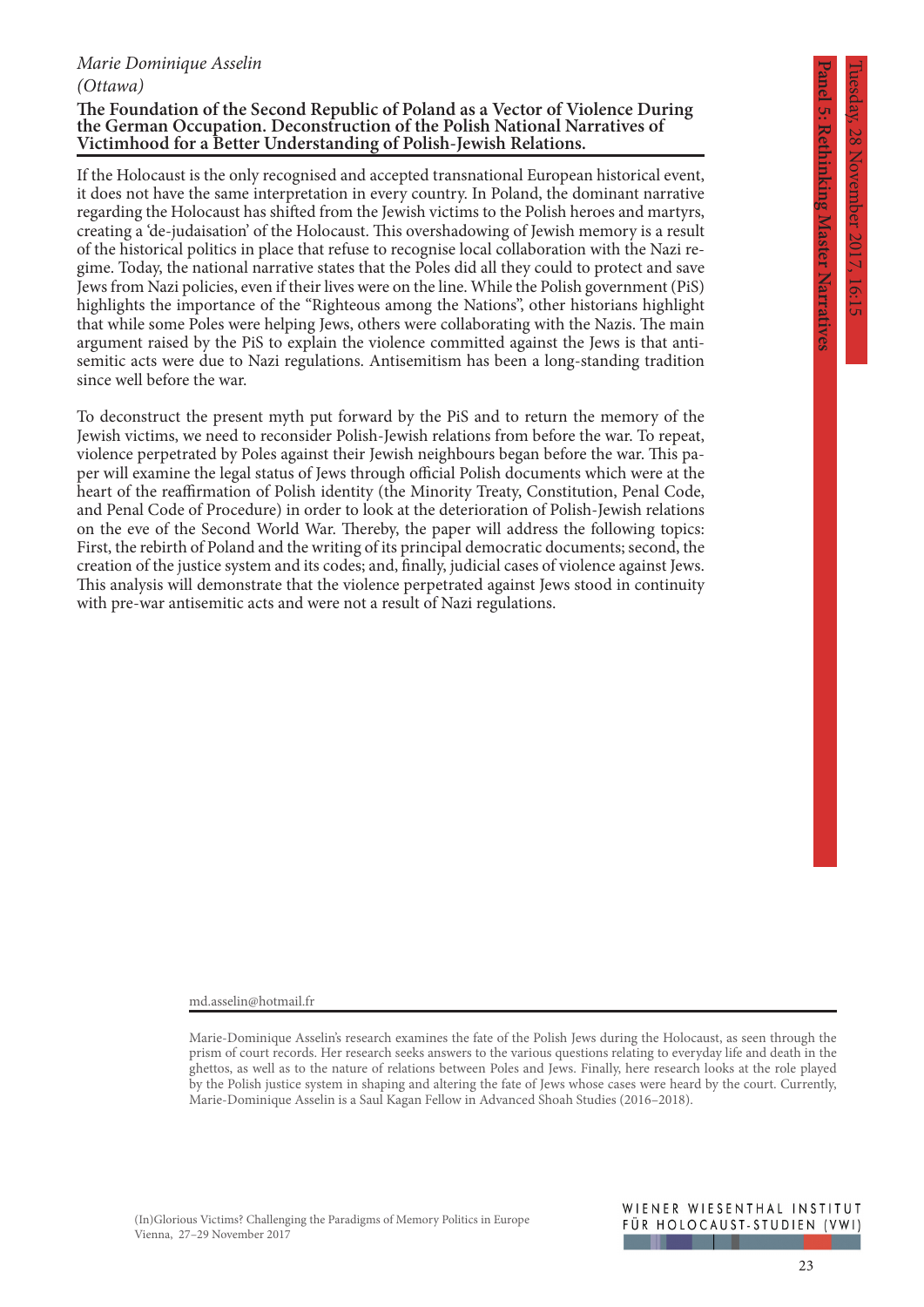# **A Martyr for Antifascism. International Commemoration of Giacomo Matteotti** *Amy King (University of Bristol)*

This paper will address international commemoration of the Socialist politician Giacomo Matteotti. The first prominent victim of Italian Fascism, Matteotti was kidnapped on his way to parliament on 10 June 1924 by men linked to Mussolini's regime. His body was not found until mid-August. Matteotti's death sparked outrage across Italy; strikes occurred, a constant vigil was held at the site of his kidnapping, and protests took place across the country. Aware of the power of Matteotti's martyrdom, Mussolini quickly banned public commemorations and appointed a second-in-command to 'smatteottizzare' (de-Matteottise) Italy. Remembrance was thus pushed into private, domestic spaces, becoming a private act of resistance.

This was not the case abroad. This paper will analyse the narratives employed by Socialist groups and international antifascists in commemoration of Matteotti, showing the pacifist rhetoric employed by the former and the belligerent tone used by the latter. The paper will argue that the status of the battle in which the martyr's memory is wielded shapes the rituals and rhetoric of commemoration. Matteotti's memory was used within the political struggle, which had not yet reached its climax. As such, it held a present-day function, operating as a war-cry to inspire commitment to the on-going fight against Fascism around the globe.

amy@amyking.me

nel 5: Rethinking Master Narative

**Panel 3: Rethinking Master Narratives** (Panel 3: Panel 3: Retail of the second contract of the second contract of the second contract of the second contract of the second contract of the second contract of the second cont Amy King is a final year PhD candidate in Italian Studies. Her research considers the construction, maintenance, and role of secular martyrdom in contemporary Italy. She is currently a Rome Awardee at the British School at Rome, and a former Kluge Fellow of the Library of Congress, Washington D.C. Amy holds an MA in Cultural Memory and a BA in French and Italian. She was previously a financial journalist.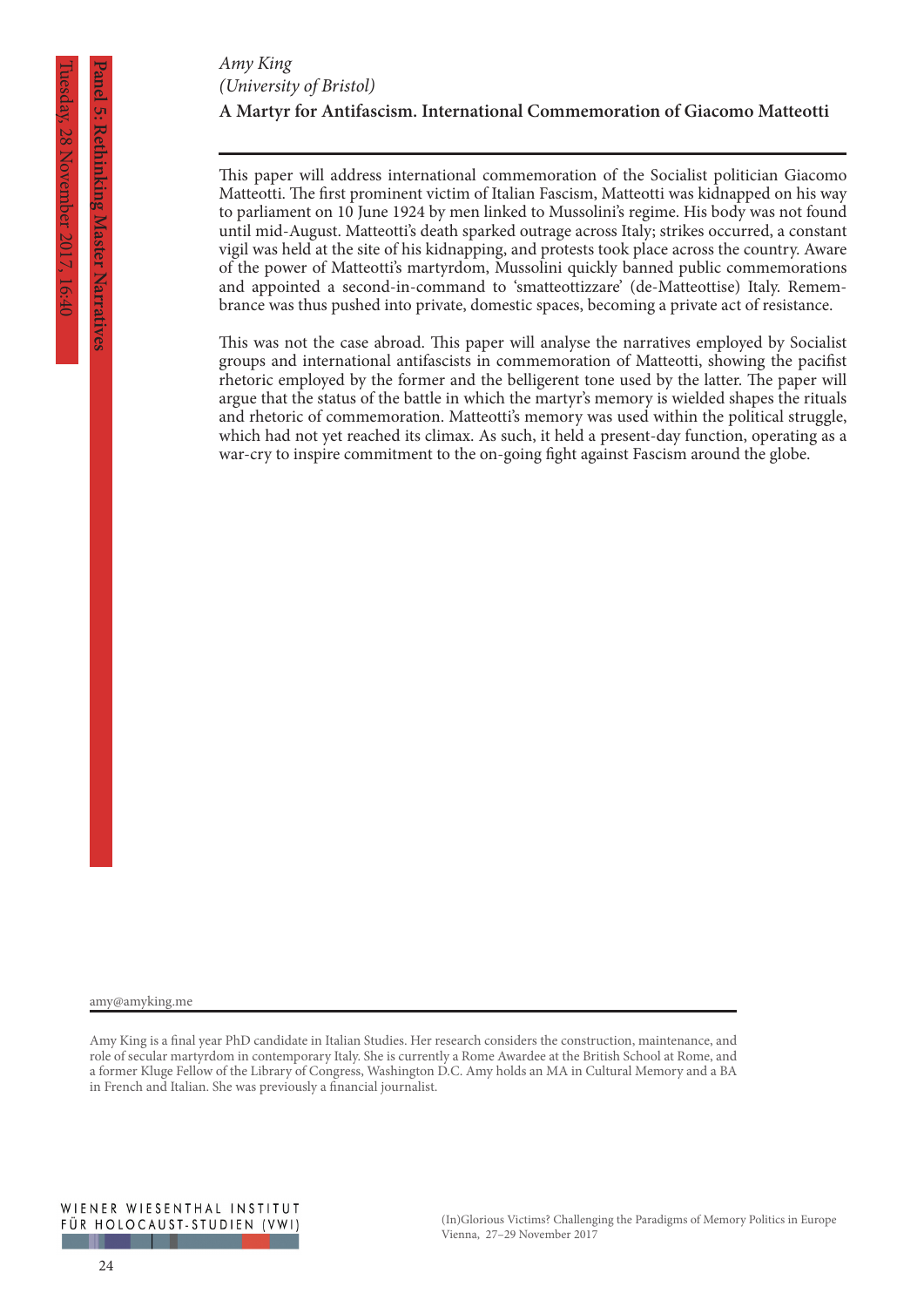**Panel 5: Rethinking Master Narratives**

**Rethinking Master Narratives** 

# **(In)Glorious Heroes, (not) our Victims. Remembering Holocaust in Contemporary Ukraine** *Anna Wylegała (Polska Akademia Nauk, Warszawa)*

To the newly established Ukrainian state, independence in 1991 meant not only necessarily going through a painful process of political and economic transformation, but also facing various moments of its 'difficult past' as well as the possibility to pursue – for the very first time – an independent politics of memory. As in most other countries of East Central Europe, Ukraine's relationship to its history was twofold, focussing on the commemoration of forgotten victims and the glorification of silenced heroes. In the case of Ukraine, it concerned first and foremost victims of the Great Famine – the mass man-made hunger in Soviet Ukraine in 1932/33 – and members and soldiers of the OUN and UPA, the Organization of Ukrainian Nationalists and Ukrainian Partisan Army, both actively involved in the fight for an independent Ukrainian state during and after the Second World War.

The Holocaust has never been an important part of Ukrainian memory politics, nor has it become the subject of an influential intellectual debate in Ukrainian society. This paper will explain why Ukrainian victims of the Holocaust have lost in the fight for attention, research, and commemoration, first through the example of the victims of the Holodomor, and second with the UPA partisans. I will argue that while during the first two decades of Ukrainian independence the Holocaust was treated rather instrumentally, as a parallel to the Great Famine ('Holocaust of the Ukrainians'), not without chances for an honest academic and public discussion, the memory politics of the last few years has radically decreased these chances. Several circumstances are to be blamed. What bears mentioning first is the palpable and still not overcome heritage of the decades-long Soviet politics of oblivion, which included Holocaust victims in the general number of the "civilian victims of the war". A passiveness of successive post-1991 governments, lack of funding, and lack of incentive for research and commemoration followed. A great collective will to commemorate other victims, more "our" victims, equally forbidden during Soviet times, is also not without significance.

However, among the most important reasons is the current trend of glorifying the OUN and UPA, to some degree present in Ukrainian memory politics since 1991, but enforced particularly by the government established after the Revolution of Dignity in 2014. While nobody denies the OUN and UPA contribution to the Ukrainian struggle for independent statehood, it is also hard to deny that members of these formations actively participated in the Holocaust. A mass public debate on the variety of attitudes the Ukrainians took towards their Jewish neighbours during the Holocaust has yet to occur, but it is very clear that in the current political situation of frozen war with Russia, a new powerful heroic canon and not the "politics of regret" (borrowing Jeffrey Ollick's term) is needed in Ukrainian society. And the more anti-Russian (anti-Soviet) the new heroes are, the less consent to any critical attitude to them. The research and commemorative activities of the Ukrainian Institute of National Remembrance, the legislative activity of the Verkhovna Rada (Ukrainian parliament), and various grassroots projects confirm this rule persuasively. It is most likely that as long as there is no space for an open discussion on Ukrainian collaboration, the commemoration of Holocaust victims will be limited to the forms not endangering the only accepted vision of national history.

This paper will show that the current need and attempt to consolidate Ukrainian society around a glorious history creates new Ukrainian heroes, but at the same time silences Jewish victims. I will also argue that it is not (only) about the ethnicity of the 'not ours' victims, but rather about the lack of political will and symbolic discomfort that the Jewish victims pose in the current political situation. The same unwillingness to commemorate also concerns other minorities that experienced UPA violence during the war, namely the Poles of Galicia and Volhynia.

annawylegala@gmail.com

Anna Wylegala, Assistant Professor at the Institute of Philosophy and Sociology of the Polish Academy of Sciences; PhD in Sociology, with the thesis on *Displacement and Memory. Study of a Social Memory – Example of Ukrainian Galicia and Polish 'Reclaimed Lands'* which will be published in English in 2018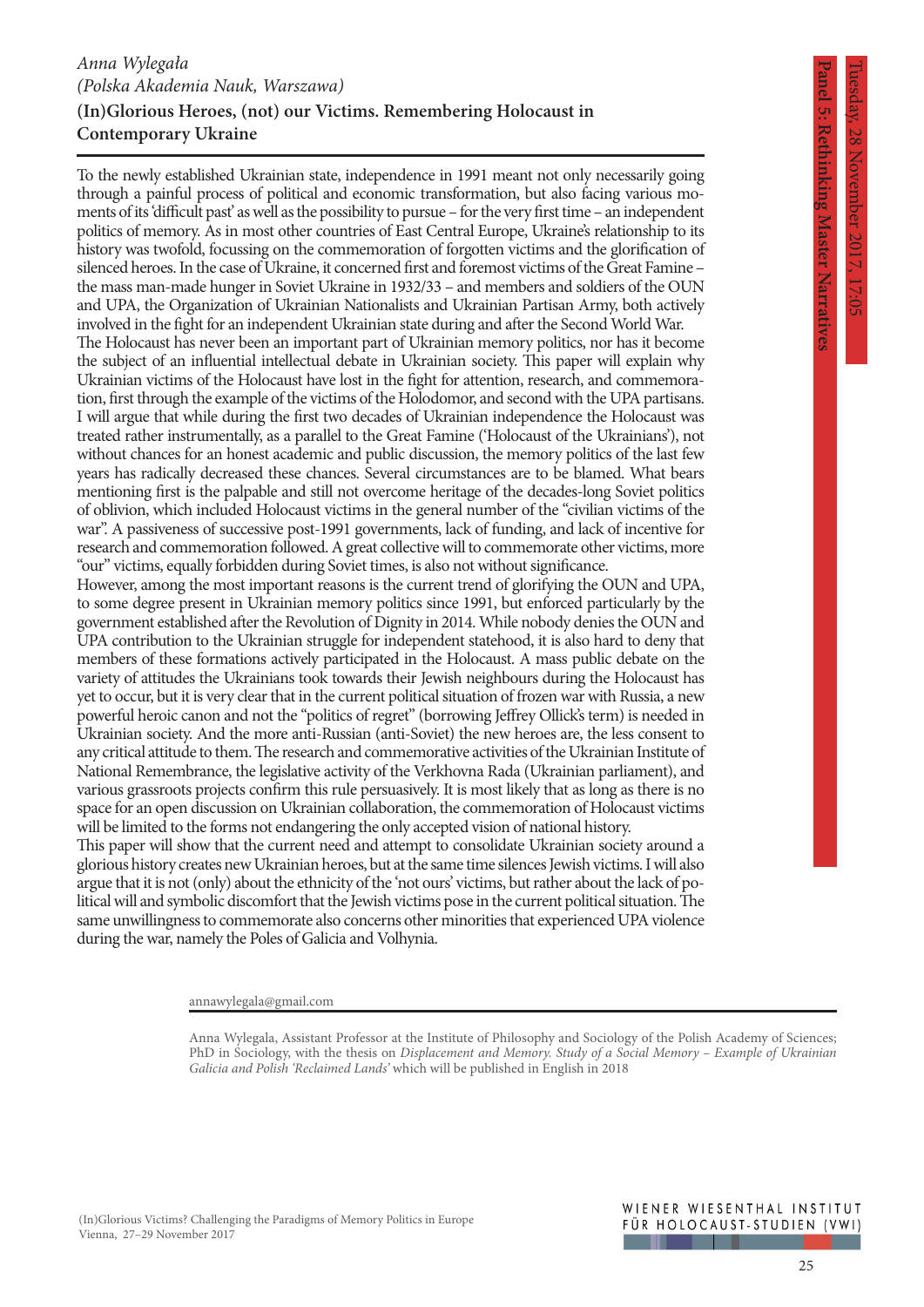Panel 6: Memory Politics in Trouble

Memory Politics in Troup

#### **Panel 6: Memory Politics in Trouble**

Wednesday, 29 November 2017  $10:00 - 12:20$ 

*Chair: Dirk Rupnow (Universität Innsbruck)*

dirk.rupnow@uibk.ac.at

Studium der Geschichte, Germanistik, Philosophie und Kunstgeschichte in Berlin und Wien. Mag. phil. 1999 (Wien), Dr. phil. 2002 (Klagenfurt), Habilitation 2009 (Wien). 1999/2000 Mitarbeiter der Historikerkommission der Republik Österreich. Gastaufenthalte in Deutschland, Frankreich, Israel und den USA, 2016/17 Distinguished Visiting Austrian Chair Professor / Stanford University. Seit 2010 Leiter des Instituts für Zeitgeschichte / Universität Innsbruck. Forschungsschwerpunkte: Europäische Geschichte des 20./21. Jahrhunderts, Holocaust- und Jüdische Studien, Wissenschafts- und Migrationsgeschichte, Erinnerungskulturen und Geschichtspolitik, Museologie.

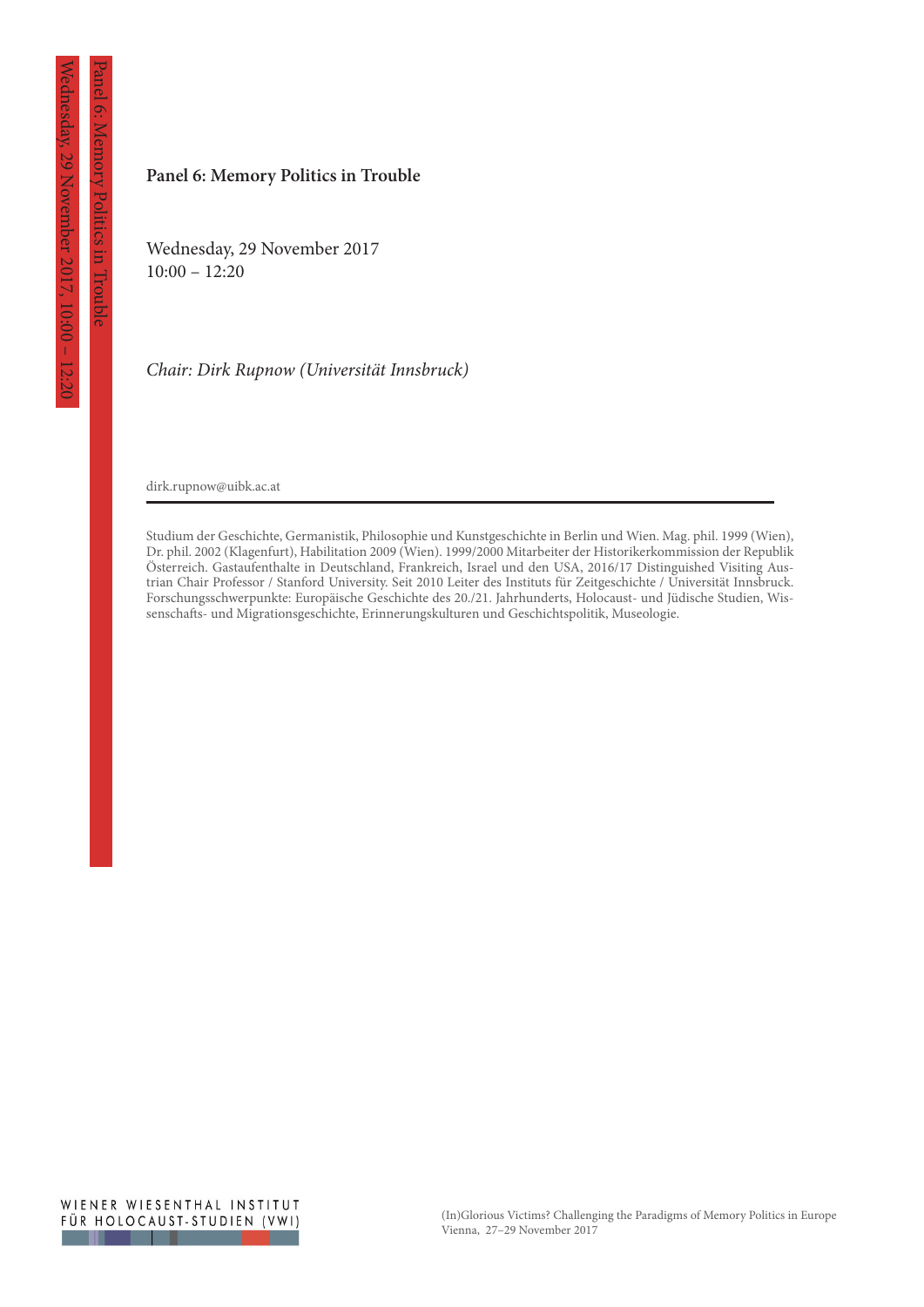Panel 6: Memory Politics in Trouble

Memory Politics in Iroup

# **The Trauma that Never Was? Trianon, Politics of Memory, Victimhood and Trauma in Post-Communist Hungary** *Gábor Egry (Politikatörténeti Intézet, Budapest)*

Trianon and the dismemberment of Hungary is a cornerstone of the politics of memory in Hungary today. Postulated as a unique catastrophe, the start of a century of suffering never remedied, it epitomises victimhood as the essence of twentieth-century Hungarian history. Since 2010, it is an official commemorative day, inviting Hungarians everywhere to recall suffering and national unity.

Its rationale was officially to overcome the so-called 'trauma of Trianon'. While social sciences cast doubt over the existence of this trauma, mainstream historiography agrees that the collapse of the country and the subsequent fate of minority Hungarians constitute a trauma as a broad social experience felt by every Hungarian – even today.

This paper argues that the effects of the collapse were at best limited to parts of the middle class. The interwar years offered a broad range of experiences for minority and majority Hungarians, and solidarity towards minority Hungarians was lukewarm at best, despite propaganda efforts. Paradoxically, it was the success of territorial revisions that forced people to obliterate from memory this multiplicity of experiences and that set the stage for the emergence of a more uniform traumatic experience at the end of the Second World War.

In the light of the time that has passed since 1918, it is more appropriate to think of the gradual emergence of Trianon as the symbol of uniform, unitary, and common national suffering as the result of conscious efforts to create a cultural trauma. As an authentic, Hungarian national catastrophe it was often also juxtaposed with the Holocaust. Finally, the acceptance of the trauma of Trianon has become a normative expectation. Thus, with every attempt to overcome it, people are invited to construct their own history of victimhood, leading to a selffeeding cycle of re-traumatisation.

egry.gabor75@gmail.com

Gábor Egry is a historian and director general of the Institute of Political History, Budapest. He researches nationalism, everyday ethnicity, regionalism, and the politics of identity and memory in modern Eastern Europe. He has been a visiting fellow at NEC-IAS, Bucharest, Imre Kertész Kolleg, Jena, and CREES, Stanford University. Currently, he leads the research project "Negotiating post-imperial transitions 1918-1925. A comparative study of local transitions from Austria-Hungary to the successor states".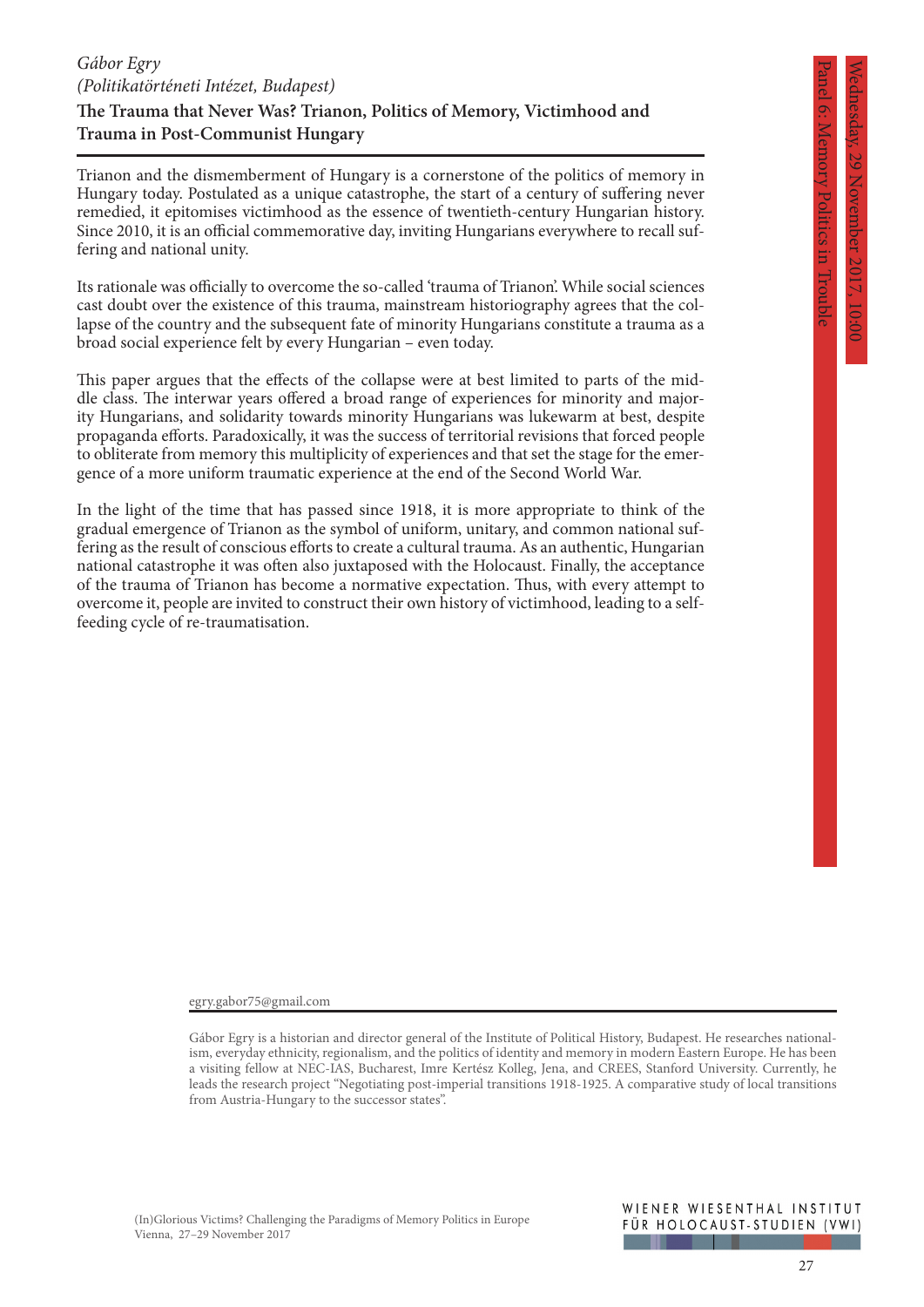# **The Holocaust Paradigm in an Age of Competing Memories** *Georgi Verbeeck (Universiteit Maastricht)*

More than seventy years after the end of the Second World War, the Holocaust remains firmly embedded within Western public memory. The extermination of Jews by Nazi Germany, or rather its universal acknowledgment, has become the 'admission ticket' to the community of civilised European nations (Tony Judt). Those who call into doubt or who do not fully acknowledge the Jewish tragedy condemn themselves to the role of international pariah. Denying or belittling the Holocaust is equal to placing oneself beyond the pale of civilised public discourse. 'Auschwitz', in other words, has become the benchmark of post-1945 European identity. Rather than receding, academic investigations as well as popular representations have increased to the point where those not familiar with this event are a vanishing minority. That the Holocaust has become overwhelmingly present within Western culture and society is beyond doubt, but what remains debatable is the degree to which this increased awareness of literally the worst crime in modern history is necessarily desirable. And indeed, it could be argued that the compensatory ubiquity with which we generally acknowledge, study, and remember the tragic fate of the Jewish people does not come without risks. Serious criticism could be addressed to the omnipresence of the Holocaust in our political discourse and cultural imagination. Questions could be raised not only concerning the political and ideological use of the Holocaust and the expectations regarding the 'lessons' that could be learned, but also on the often unintended moral and pedagogical consequences of 'over-representing' the Holocaust.

However, criticism of the obvious ubiquity of the Holocaust should certainly not be equated with a willingness to erase the Holocaust from our collective memory, but should rather be perceived as a call to critically engage with some problematic aspects of Holocaust education and remembrance and an attempt to promote a different and better understanding of the past. This paper aims at a critical discussion on the uniqueness of the Holocaust in the public imagination and historical research, in an age of competing memories. And more specifically, it asks what impact it has on the notion of victimhood. Since victimhood has long been central to the politics and practices of remembrance, how will a changing memory landscape in Europe in recent years affect the traditional narratives of the emblematic victim?

georgi.Verbeeck@maastrichtuniversity.nl

PhD in History at the University of Leuven, Professor of German History, head of the Department of History at the University of Maastricht; most recent publication: *Het Derde Rijk. Een geschiedenis van het nationaalsocialisme*.

Panel 6: Memory Politics in Trouble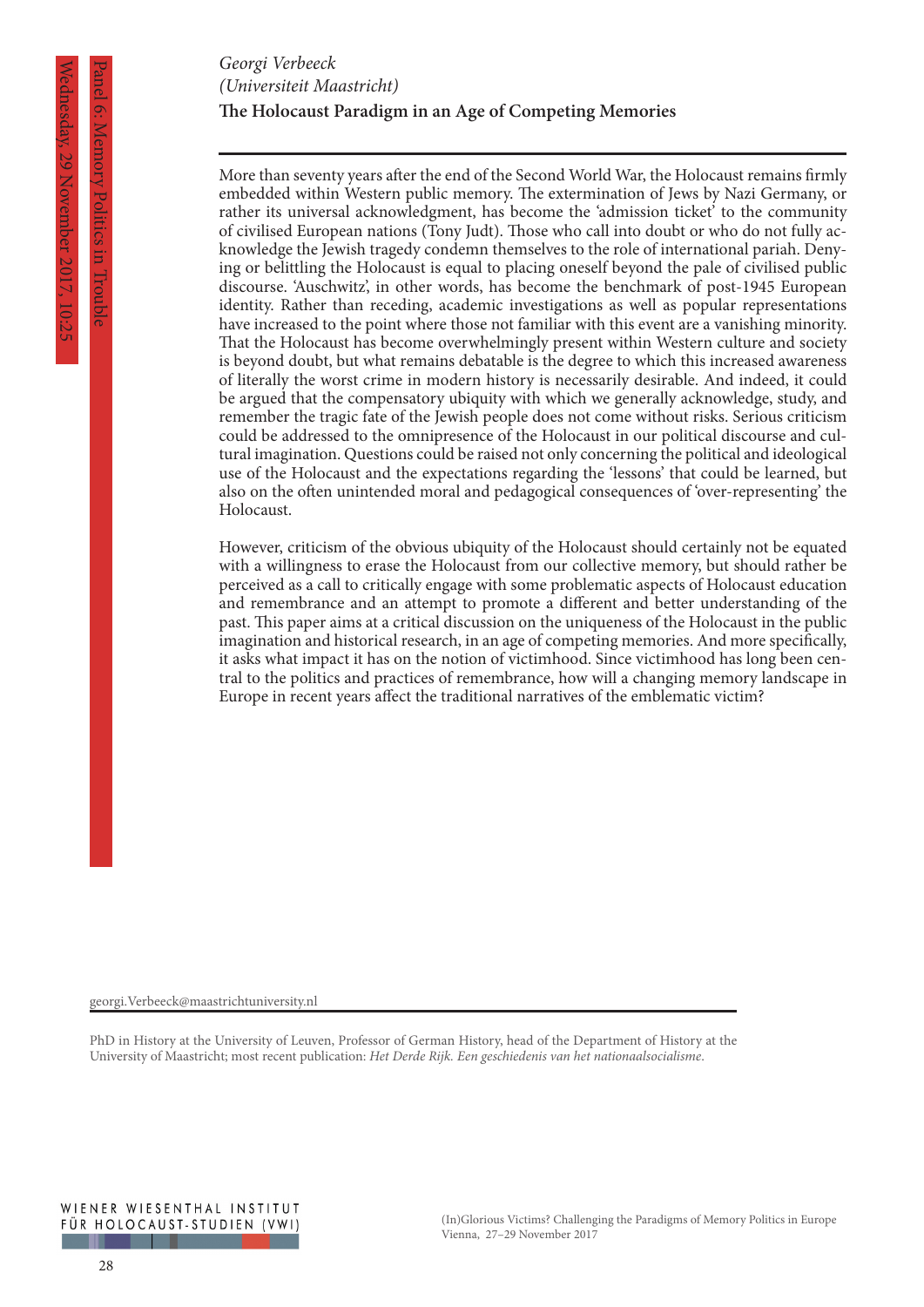Panel 6: Memory Politics in Trouble

Memory Politics in Troubl

# **Gedenken und Identitätspolitik in Deutschland. Opfergruppen des NS-Regimes**  *Thomas Lutz (Stiftung Topographie des Terrors, Berlin)*

#### **zwischen Anerkennung und Verdrängung**

Deutschland wird weltweit für die Art und Weise gelobt wird, wie es die Geschichte der NS-Verbrechen aufgearbeitet hat. Die in diesem Prozess entwickelte Form der ,negativen Erinnerung' und deren große Bedeutung für die Anerkennung der NS-Opfer wird als Begriff dargestellt.

Das Gedenken hat eine über 70-jährige Entwicklung. Wie Opfergruppen nach Jahrzehnten des Verdrängens um ihre Anerkennung gekämpft haben und wie sich ihre Wahrnehmung in der Gesellschaft, aber auch untereinander mit der Zeit verschoben hat, wird in dem Vortrag dargelegt. Dabei wird in vier Kapiteln die politische Bedeutung der Erinnerung an die NS-Opfer für heute aufgezeigt; sowohl für die deutsche Gesellschaft, als auch für die Gruppen der ehemals Verfolgten:

- Jahrzehntelange ,affirmative' Erinnerung in Deutschland

- Politische und jüdische Überlebendenverbände
- Streit um Opferzahlen das Beispiel Sinti und Roma

- Wer ist ein NS-Opfergruppe – feministisch-lesbische Forderungen in der Gedenkstätte Ravensbrück

Ziel ist es, das Beispiel Deutschland zu nutzen, um Kategorien für eine gute Ausklärung nach dem Ende einer Verbrechensgesellschaft zu entwickeln, die auch bei der Beurteilung anderer Formen von Diktaturen oder Menschheitsverbrechen angewandt werden können.

lutz@topographie.de

Thomas Lutz, Dr. phil., ist Historiker und Politikwissenschaftler: Er leitet des Gedenkstättenreferats der Stiftung Topographie des Terrors, Berlin. Verantwortlicher Redakteur des GedenkstättenRundbrief und des Online-GedenkstättenForum. Mitglied im Expertengremium der Beauftragten für Kultur und Medien der Bundesregierung für den Bundesgedenkstättenfonds, deutscher Delegierter in der International Holocaust Remembrance Alliance (IHRA), Vorstand des International Committee for Memorial Museums for Victims of State Crimes (IC MEMO im ICOM) und Vorsitzender des internationalen Beirats der Stiftung Brandenburgische Gedenkstätten.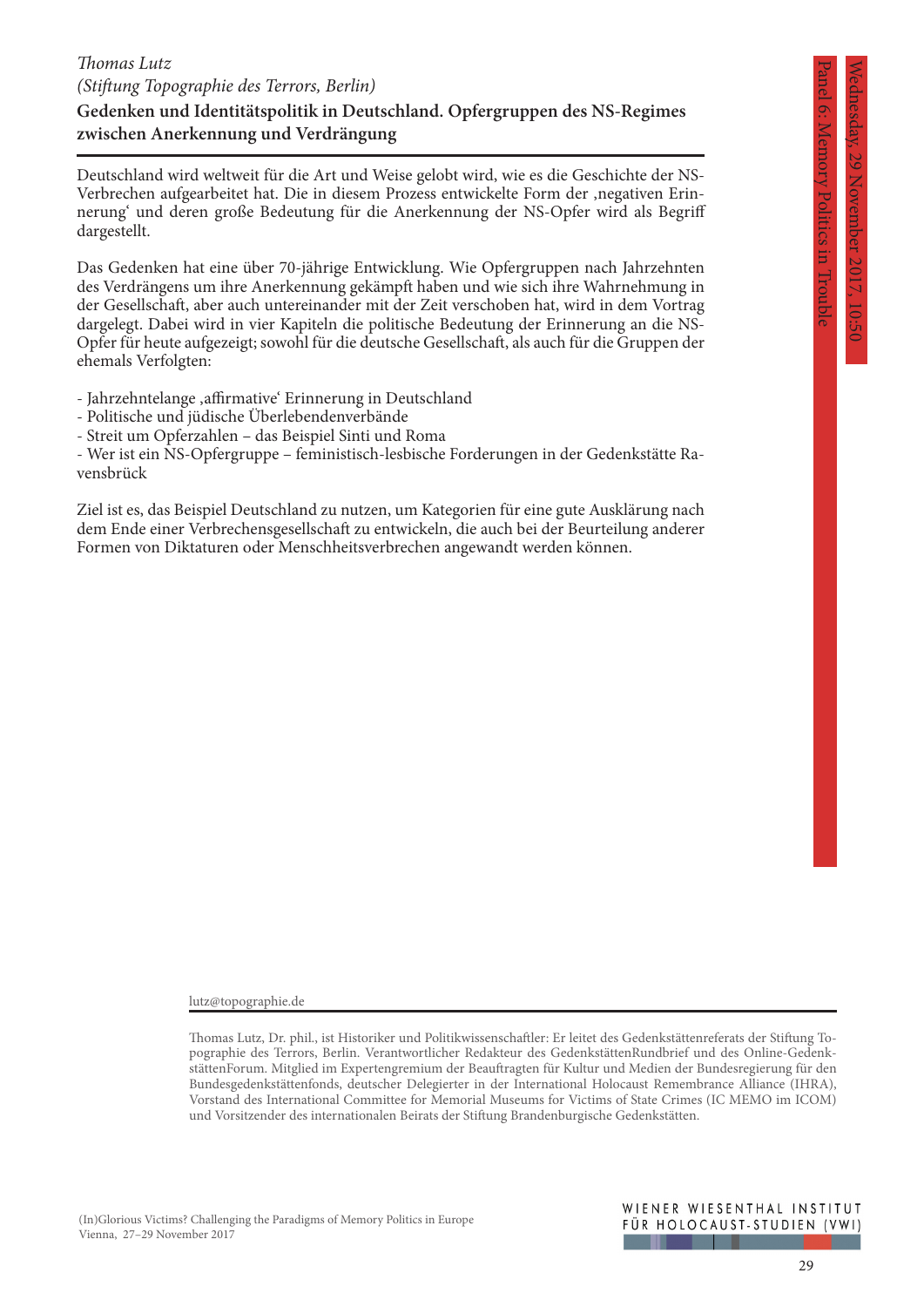#### *Alexandru Muraru*

*(Universitatea "Alexandru Ioan Cuza" din Iaşi)*

#### **Victimhood, Denial, Mystification and Political Instrumentalization in the Early 90s. The Romanian Case of Competing Memories and Political Rehabilitation of Marshal Ion Antonescu**

This paper aims at researching the forms, manifestations, and consequences of the post-Communist debate related to the memory of Marshal Ion Antonescu, mass-murder policies, and extermination sites. In post-Communist Romania, in the years when the country was starting the process of becoming an EU member, an enormous societal process took place in which Marshal Ion Antonescu was constructed as a positive image. The "dictator Marshal" who led Romania to the greatest tragedy the nation had ever been involved in was rehabilitated in the early 1990s with the help of state institutions, against the background of an orchestrated 'memory competition'. Beginning in the 1970s, dictator Ion Antonescu's rehabilitation had official reasons. The historians of the party developed scientifically justified theses that attempted to free state and society from the guilt of the crimes committed against the Jews as well as to uncritically rehabilitate the army, thus saving Nicolae Ceauşescu's role as highest leader of the army from the accusation of having participated in the Holocaust. Ion Antonescu's posthumous rehabilitation, with the endorsement of the political class, fully contributed to his revaluation in a very close political struggle whose purpose was to discredit the victims of the Holocaust and to develop feelings of victimisation and heroisation of the Romanians and their substitution as the main victims of history and of the great powers.

amuraru@gmail.com

Alexandru Muraru is a Researcher in Political Science in the Department of Research, Faculty of Philosophy and Socio-Political Sciences, Alexandru Ioan Cuza University of Iasi, Romania. He has participated in fellowships and advanced programmes at the United States Holocaust Memorial Museum (USHMM), Royal Holloway, the Geoffrey Nice Foundation in the Netherlands, and Northwestern University among others. He has published one monograph, two edited collections, and dozens of articles in various scientific journals.

Panel 6: Memory Politics in Trouble

Politics in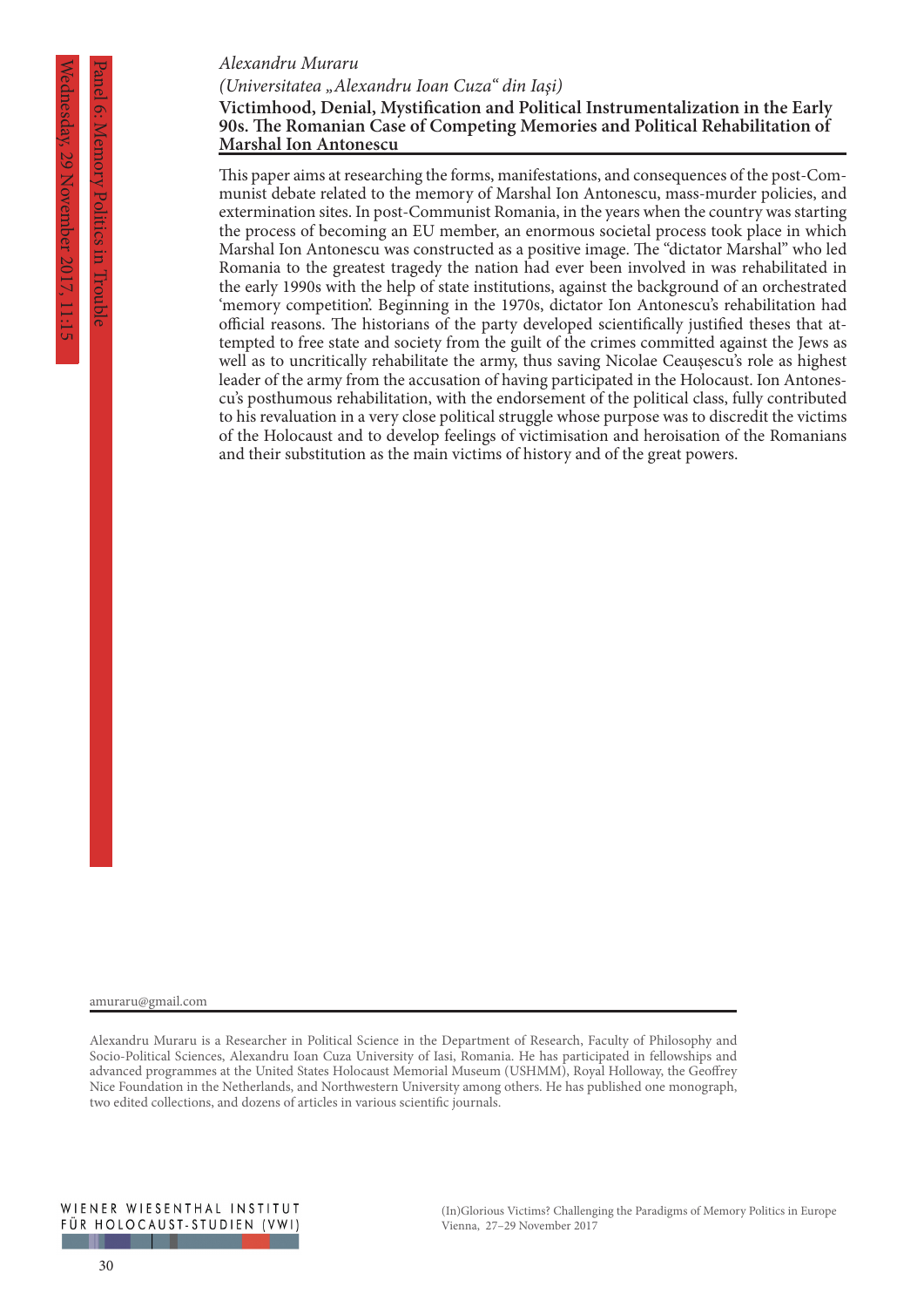Panel 7: Invisible Victims

nvisible Victims

**Panel 7: Invisible Victims**

Wednesday, 29 November 2017  $14:00 - 15:45$ 

*Chair: Philipp Rohrbach (Vienna Wiesenthal Institute for Holocaust Studies – VWI)*

philipp.rohrbach@vwi.ac.at

M.A., Historian, PhD candidate at the Institute for Contemporary History at the University of Vienna. Working at the VWI since 2010. Curator of and collaborator in different projects and exhibitions: "recollecting" (MAK/Austrian Museum for Applied Arts/Contemporary Art, 2008), "Kampf um die Stadt" (Wien Museum 2009), "Black Austria. The children of African-American GIs" (The Austrian Museum of Folk Life and Folk Art, 2016); "Forgotten Children" and "Lost in Administration. Afro-Austrian GI Children - A Research Project" (University of Salzburg, 2013-2014, 2015–2017); together with Mag. Adina Seeger, since 2013, head of the project "The Austrian Heritage" (Verein GE-DENKDIENST/VWI).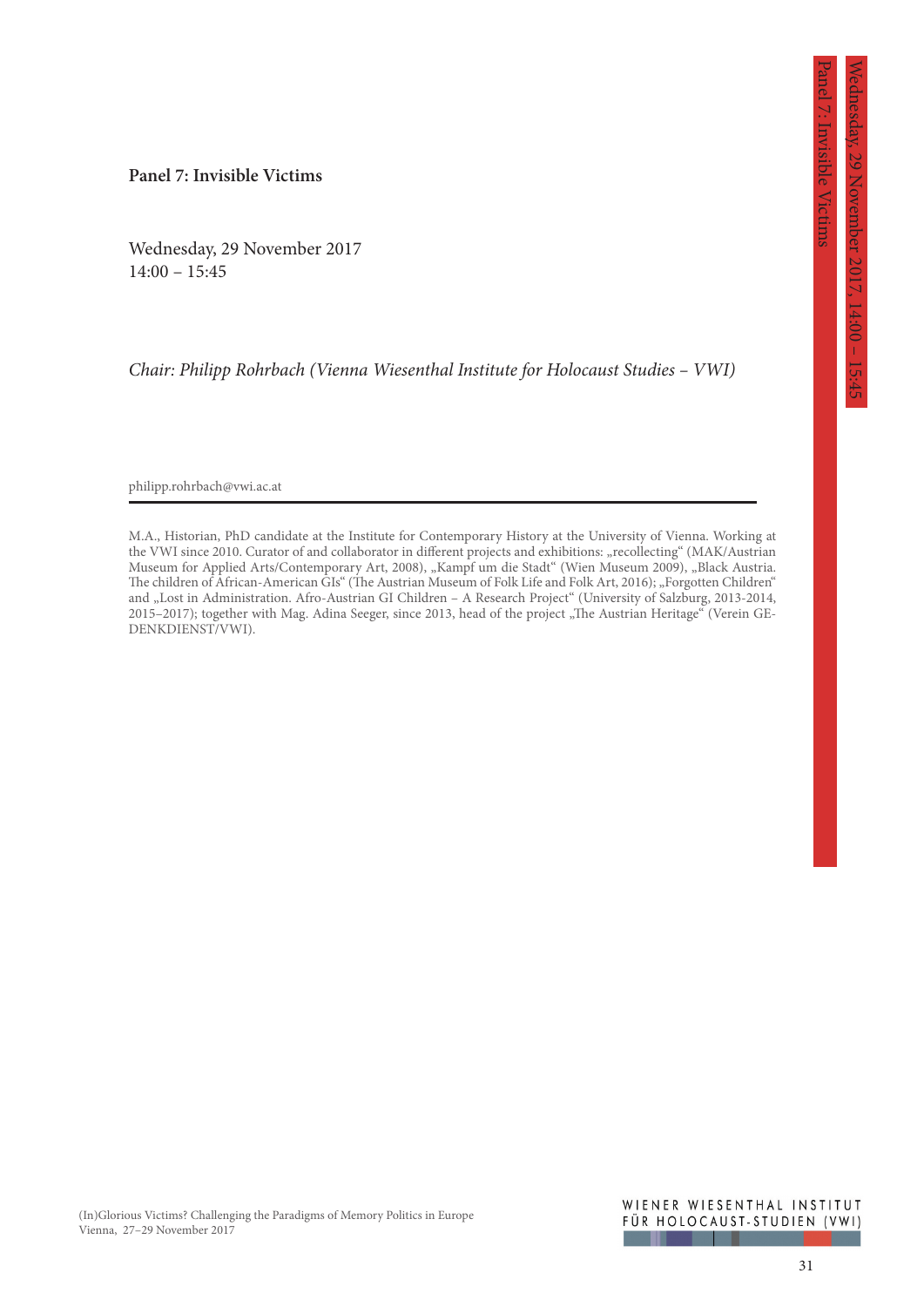# *Kateryna Budz (Kyiv)*

# **Remembering the Second World War. Ukrainian Greek Catholics under the Soviet and German Occupation of Galicia**

The idea of victimhood is central to the Ukrainian historical narrative. Martyrdom also lies at the heart of the contemporary identity of the Ukrainian Greek Catholic Church (UGCC), the Eastern-rite Catholic Church which was banned in Soviet Ukraine.

During the Second World War, Eastern Galicia, a part of the Second Polish Republic in the interwar period, underwent a triple (Soviet-German-Soviet) occupation. When retreating from Galicia in June 1941, the Soviets murdered 10,000 prison inmates, mostly Ukrainians. By blaming Jews for these NKVD atrocities, Germans provoked the outbursts of anti-Jewish violence. Subsequent pogroms in July 1941 led to the deaths of 12,000 Galician Jews. The events of the summer of 1941 are remembered differently by local Ukrainians and Jews.

The Greek Catholic priests among the June victims were beatified by Pope John Paul II in 2001. Generally, the designation of the UGCC as the "Church of the Martyrs" refers to the Greek Catholics' suffering under the Soviets, whereas the German occupation is usually remembered as the lesser evil.

Based predominantly on published memoirs and interviews with the former members of the clandestine Church, this paper aims at studying the Greek Catholic narratives of victimhood vis-à-vis the wartime occupation authorities. First, this paper analyses to what extent the Greek Catholic martyrdom discourse is based on the idea of opposition to the Soviet atheist regime. Second, it looks at the current interest in the rescue initiatives of the Greek Catholic hierarchy and clergy during the Holocaust. The paper views the attempts to integrate the rescue efforts on the part of the Greek Catholic clergy into the Church's collective memory as a pro-European tendency.

katebudz@gmail.com

Panel 7: Invisible Victims

Kateryna Budz holds a PhD in History from the National University of Kyiv-Mohyla Academy (2016). During 2012– 2015, she was a Black Sea Link Fellow at the New Europe College (Bucharest, Romania), an exchange student at the University of Toronto (Canada), and a DAAD Fellow at the Max Planck Institute for Social Anthropology (Halle/ Saale, Germany). Her current research focusses on the history of the Ukrainian Greek Catholic Church (UGCC) during the Second World War.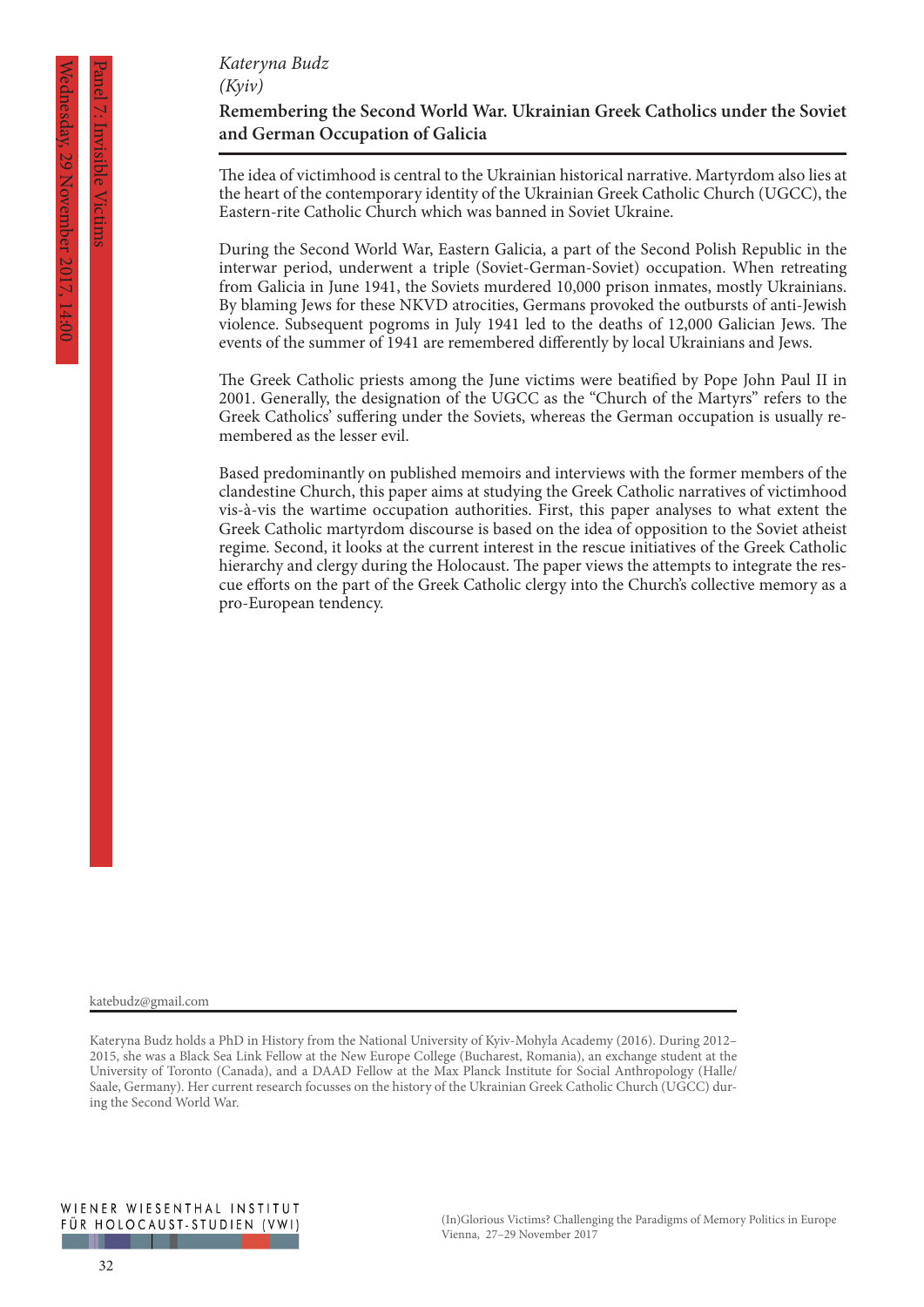Panel 7: Invisible Victims

# **Memory Politics. The Forgotten Operation Black Tulip and the Commemoration of Srebrenica**

German Jews who fled to the Netherlands were confronted with a triple persecution: prior to the Second World War in Germany, during the war in the Netherlands and after the war by the Dutch government.

At the end of the Second World War, the Dutch government decided to no longer make a distinction between Jews and non-Jews, but to qualify every resident with German nationality as an enemy of the Netherlands (until July 1951). German Jews in the Netherlands had to apply for a non-enemy declaration individually in order not to have their property expropriated and be deported to Germany. From October 1945 onwards, German residents were deported in groups. German Jewish refugees were among the first to be arrested by the Dutch police, imprisoned in internment camps, and deported.

From 11 September 1946 onwards, this post-war ethnic cleansing was named Operation Black Tulip. The post-war deportations lasted far longer than the deportations during the war. According to the Dutch government, the number of disappeared and deceased Germans due to Operation Black Tulip has not been registered. From 15 October 1946 onwards, the Dutch Defence Ministry buried over 31,500 Germans at the Ysselsteyn cemetery in the Netherlands. Thousands of Germans buried there (including an unknown amount of civilians) have so far not been identified. Collective forgetting, silencing, and spatial erasure characterise this dark page in Dutch history.

In July 1995, Dutchbat III was responsible for the protection of Bosnian Muslims who were the target of ethnic cleansing and genocide in Srebrenica. Dutchbat failed to do so, and over 8000 Bosnian Muslims were killed within a few days. Many victims are still missing and many are yet to be identified. The International Court of Justice in The Hague and the International Criminal Tribunal for the former Yugoslavia have stated that the crimes in Srebrenica were acts of genocide. The cemetery (where currently over 6000 victims are buried) is located opposite the former Dutchbat Headquarters. At the Memorial Centre in Potočari, an attempt has been made to integrate divergent victimhood narratives and different views on the ethnic cleansing and genocide in Srebrenica in 1995.

Srebrenica remains another dark page in Dutch history, but this dark page is exposed to an international audience, whereas the post-war ethnic cleansing in the Netherlands remains unknown to many.

Operation Black Tulip and Srebrenica are two examples of ethnic cleansing in which the Dutch Defence Ministry fulfilled a role. So far no attention has been given to the similarities between Operation Black Tulip and Srebrenica, for example with regard to persecution, deportation, and enforced disappearances.

The Dutch memorandum describes who should be commemorated during the national commemoration in the Netherlands: "During the National Commemoration, we commemorate the Dutch victims of war: all – civilians and military – who in the Kingdom of the Netherlands or wherever in the world passed away or were murdered since the start of the Second World War and after the Second World War in war situations and during peace operations." The purpose of this text was to clarify who should be included in the commemoration and to give direction to national commemoration in the Netherlands. The memorandum was formulated in 1946. In 1961, the war situations and peace operations after the Second World War were added to the text. Only since 2011 was the word 'murdered' added to the text upon request of the Jewish community in the Netherlands, to refer to the deliberate destruction of Jews during the Shoah. According to the memorandum, the German victims of Operation Black Tulip should not be commemorated.

ae\_boone@hotmail.com

Angela Boone, MA in Cultural Anthropology (Free University of Amsterdam) and MA in Humanitarian Action (Network On Humanitarian Action, University of Groningen). She has conducted her field research in Southeast China. Currently independent researcher concerning post-war ethnic cleansing in the Netherlands. 2016 Fellow European Holocaust Research Infrastructure (fellowship for conducting archive research at the International Tracing Service in Bad Arolsen). Angela Boone has presented her ongoing research during international scientific conferences in the Netherlands, Belgium, the United Kingdom, Germany and Bosnia.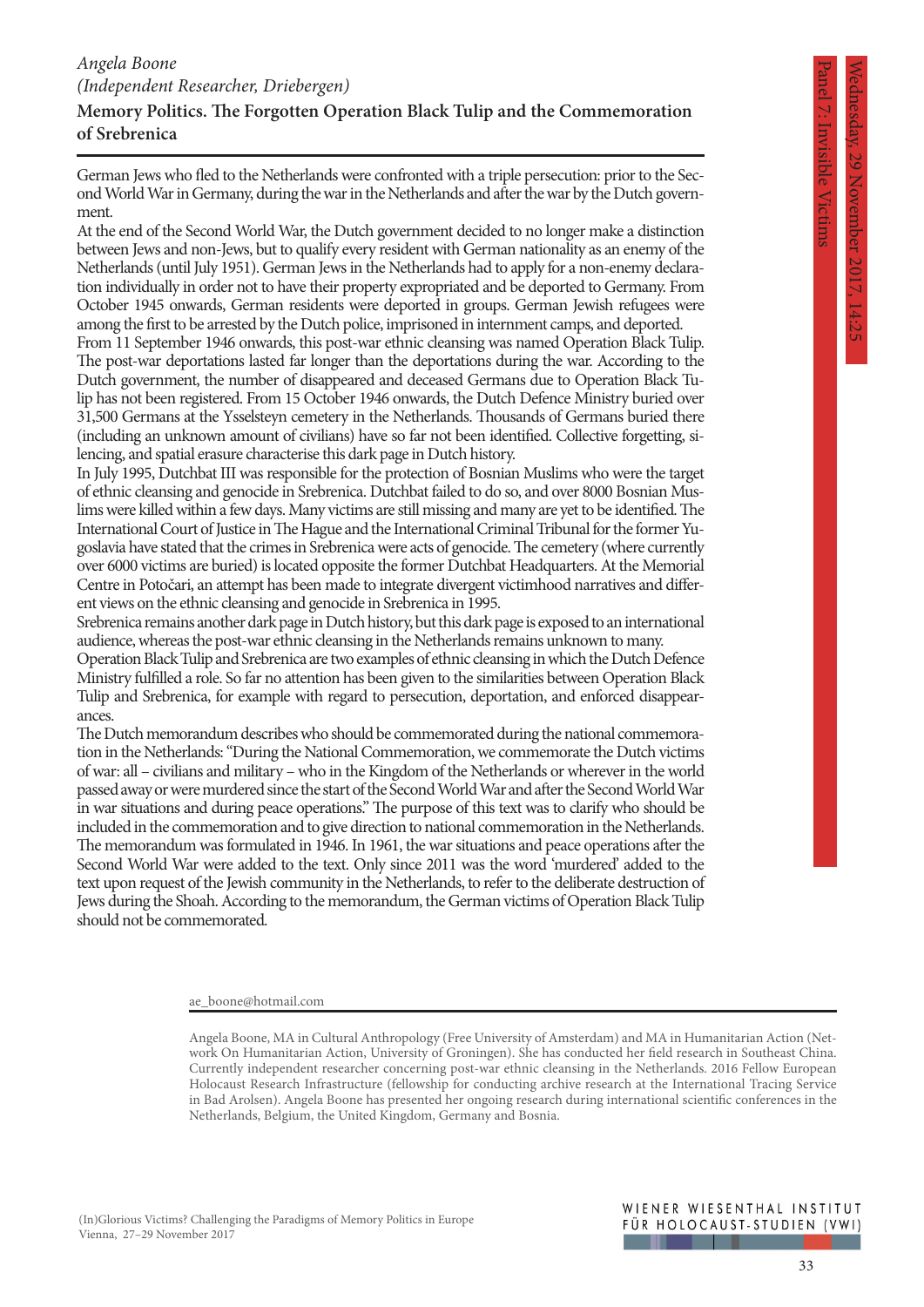Panel 7: Invisible Victims

During the last decades, as a result of different politics and economic factors, particular Gypsy/Romani circles have been trying to form a definite politics of memory regarding the Holocaust in Bulgaria. Attempting to correct the Gypsy/Romani collective historical memory themselves, their aim is to prove that a Holocaust against them took place in Bulgaria during the Second World War.

Research of archival documents and long-standing field work does not confirm that. There were no anti-Gypsy laws in Bulgaria and no repressive steps were taken for expropriation of property, deportation, and slaughter. During these years, Gypsies were not excluded in the social and economic policies of the government, excepting some violations of their rights. Gypsies served in the Bulgarian army and were equal in rights in all events in which it engaged.

evgenia\_iv@abv.bg / tehnitari@gmail.com

Evgeniya I.Ivanova is an Associate Professor and Head of the ethnographic department in the Regional Historical Museum of Stara Zagora, Bulgaria.

Scholarly Interests: Investigation of the history, customs, and traditions, group religious and social belonging, and economic engagement of the Romany and their depiction in books, scientific publications, and scientific forums. Ivanova and Krustev are the authors of eight books on Gypsies / Roma in Bulgaria and numerous articles on these topics. They are engaged in the investigation, collection, and storing of objects connected with the customs, crafts, and traditions of the Romany from a historical point of view and their presentation through mobile exhibitions.

Velcho M. Krustev is president of a managing committee of a regional association of craftsmen "Tehnitary" in Stara Zagora.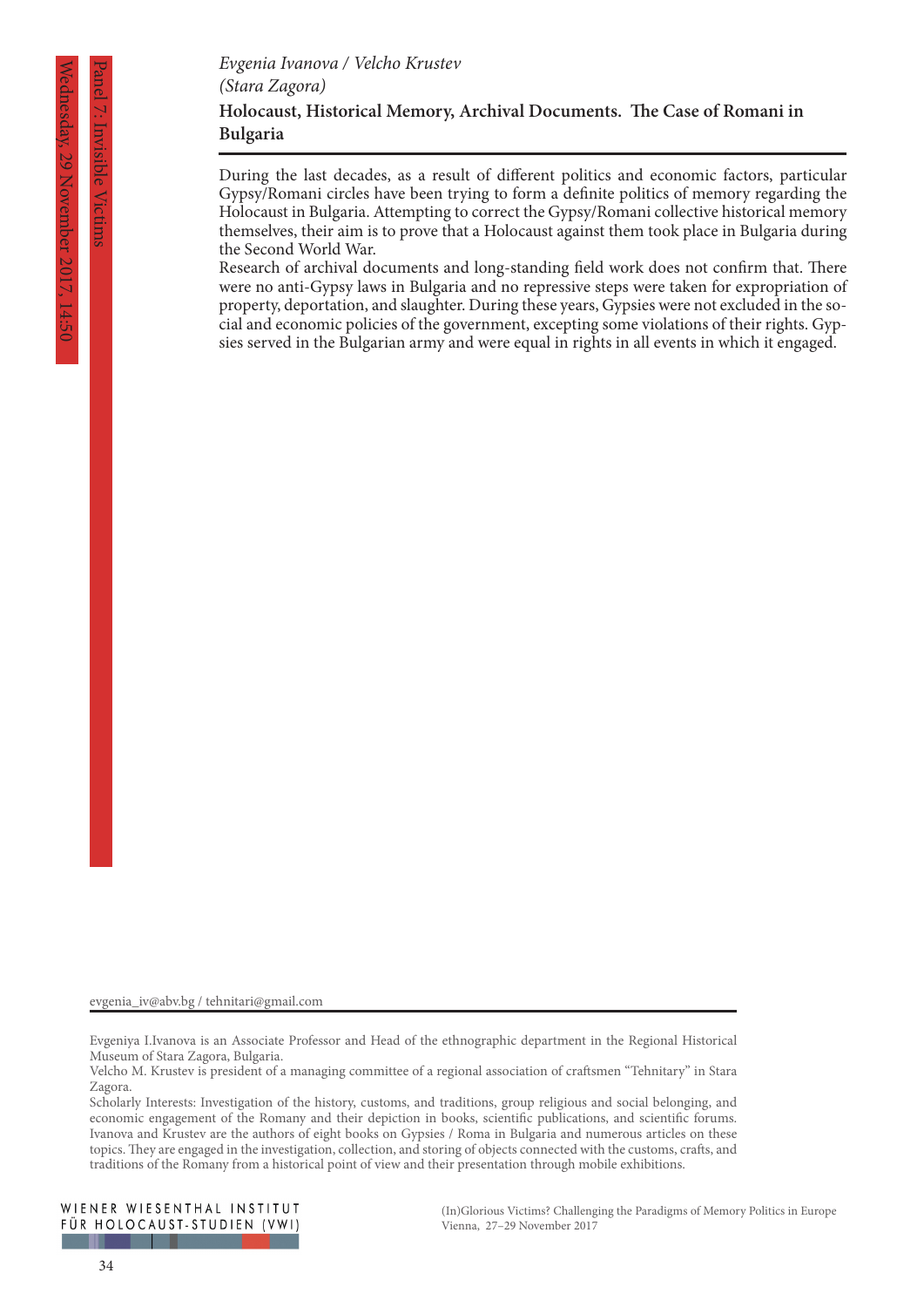Panel 8: Articulating Suffering in the European Peripheries

Articulating Sufficient in the European Peripherie:

#### **Panel 8: Articulating Suffering in the European Peripheries**

Wednesday, 29 November 2017  $16:15 - 18:00$ 

*Chair: Éva Kovács (Vienna Wiesenthal Institute for Holocaust Studies – VWI)*

eva.kovacs@vwi.ac.at

Éva Kovács, sociologist, studied sociology and economics at the Universities of Economics in Pécs and Budapest, PhD 1994, habilitation 2009. She is Head of Department of Methodology and History of Sociology in the Institute of Sociology at the Hungarian Academy of Sciences. Her research fields are the history of the Holocaust in Eastern Europe, memory and remembrance, Jewish identity in Hungary and Slovakia. She authored five monographs, edited eight volumes and published numerous articles in peer-reviewed journals. She co-founded the audiovisual archive "Voices of the Twentieth Century" and was a member of the VWI International Academic Board from 2010 to September 2012. Éva Kovács is Research Programme Director at the Vienna Wiesenthal Institute for Holocaust Studies (VWI) since October 2012.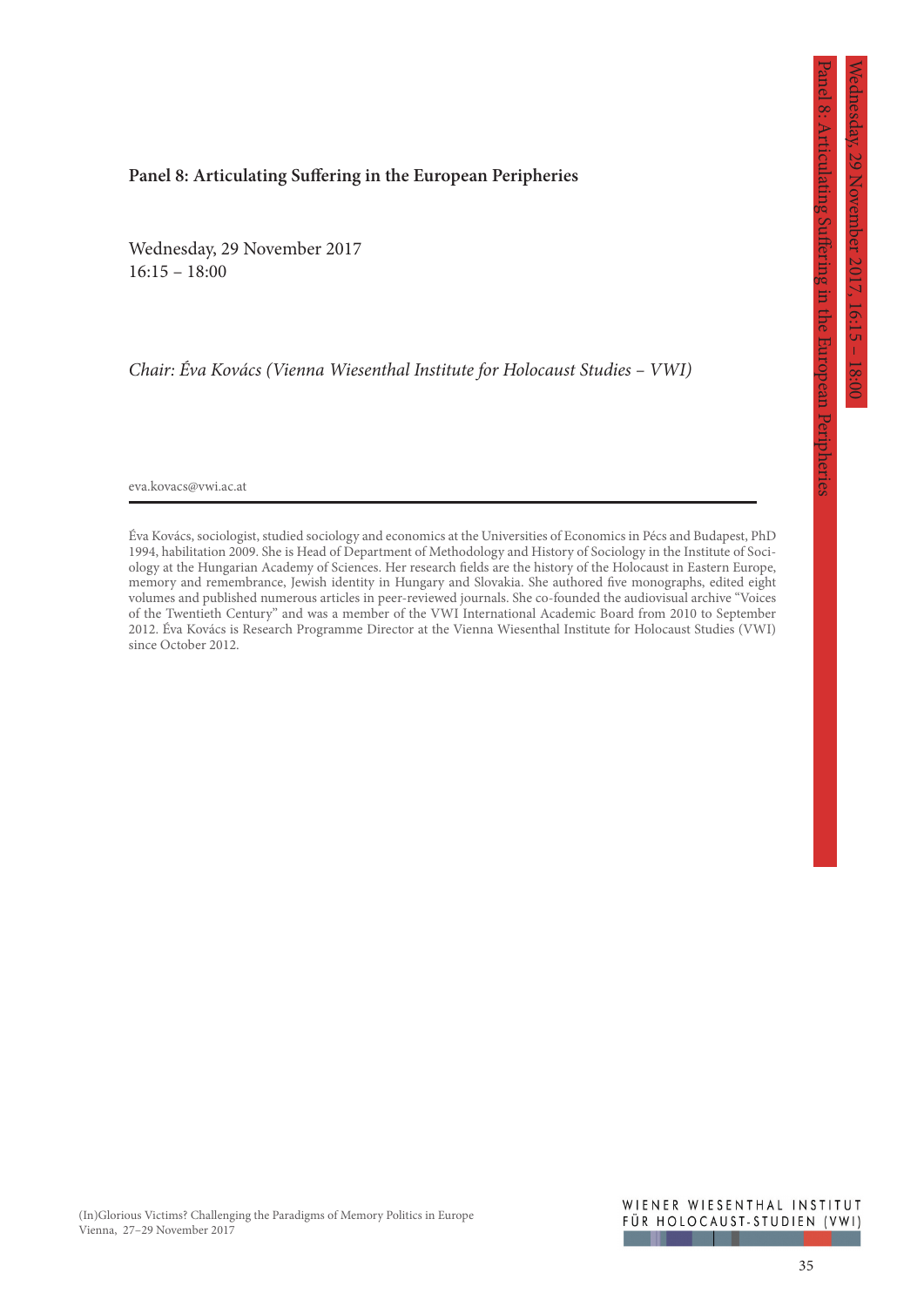# *Mykola Borovyk*

*(Ludwig-Maximilian-Universität München)*

# **"There is the Place of Our Golgotha Now". The Tragedy of Babyn Yar and the Narratives of Victimhood in Kyiv Notes by Iryna Khoroshunova**

This paper is devoted to the representation of the Holocaust in *Kiev Notes* (Kievskie zapiski) by Iryna Khoroshunova. The text had been presented by its author as her war diary. In fact, it is rather an autobiographical work that was written most likely in the late 1960s on the base of a real diary. From the moment of writing, this text has been changed, supplemented, and rewritten several times. There are currently at least three different versions of *Notes* in archives and museums in Kiev. Analysing the evolution of this text, I plan to show how the author was looking for a possible form of correlation of her own truth about the war that would justify the people who were in occupation and were forced to co-operate with the Germans with the official Soviet narrative. The Holocaust theme occupies a special place in the strategies of self-victimisation chosen by the author. Depending on the change of the social context, the execution of Jews in Kyiv is transformed from a horrible but stranger's tragedy to the symbol of the suffering of all the Soviet people, as well as the sacred place of memory, which gives meaning to the suffering and death of members of her own family.

Panel 8: Articulating Suffering in the European Peripheries

m.borovyk@lmu.de

Mykola Borovyk received his PhD in History from the Taras Shevchenko University of Kyiv where he founded and ran the research and teaching laboratory "Center for Oral History". Currently, he is a research fellow at the Graduate School for East and Southeast European Studies/LMU Munich and Associate Professor at the Taras Shevchenko University of Kyiv.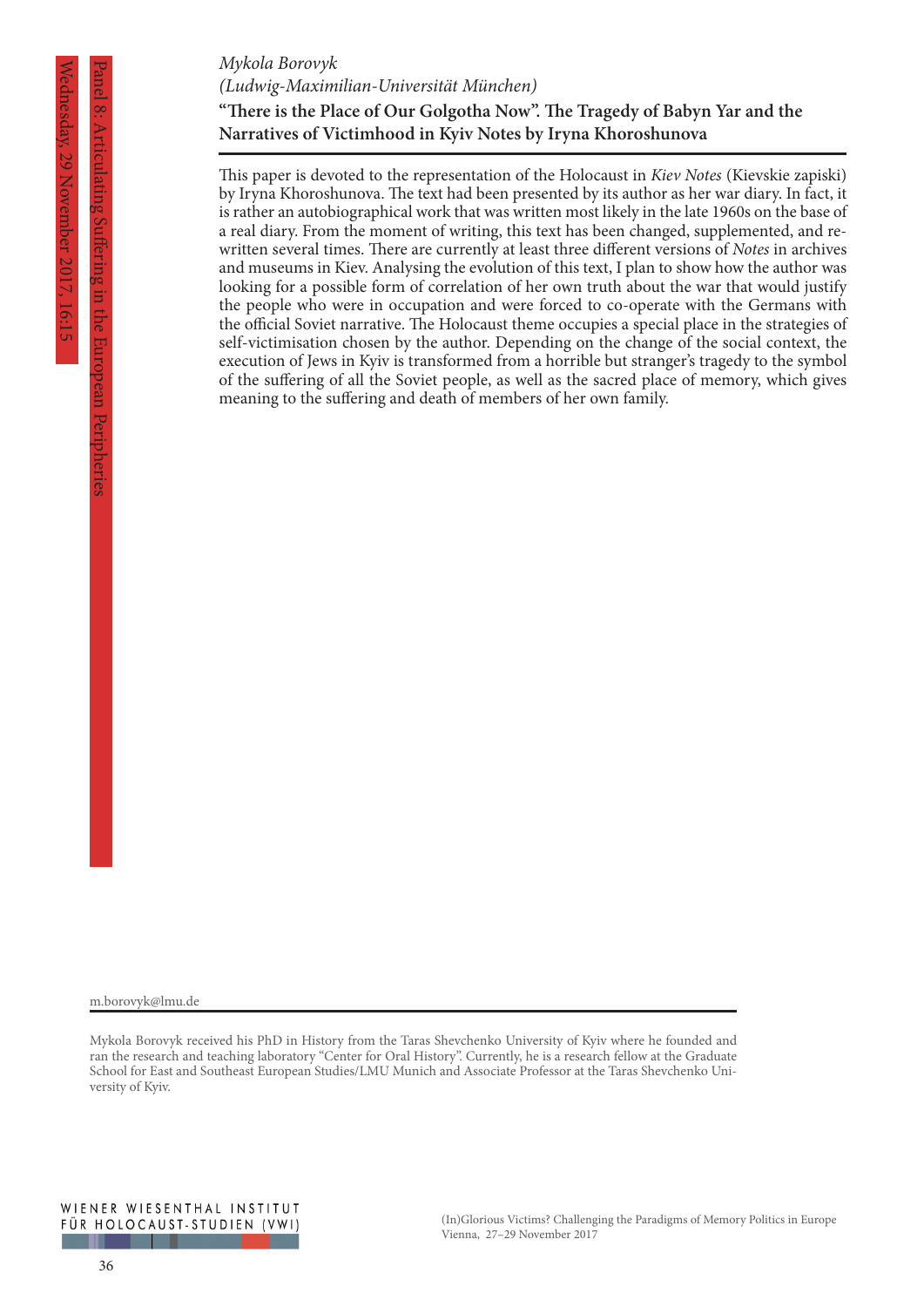# Wednesday, 29 November 2017, 16:40 29 November 2017,

Panel 8: Articulating Suffering in the European Peripheries

Articulating Suffering in the European Peripheries

# *Anastasia Felcher (Sankt Petersburg)*

# **"Our Suffering" versus "Your Suffering". At the Cross-Roads. Non-reconciliatory Rhetoric in the Holocaust Scholarship and Public Discourse in Moldova**

This paper analyses national narratives of victimhood in historiography and memory politics in the Republic of Moldova. It examines the cases where the latter is used as an argument within the rhetoric that either justifies the Holocaust in Bessarabia and Transnistria or argues for the absence of a serious urgency in researching and promoting the latter. Though Moldovan historiography of the Holocaust since 1991 advanced from "silence" to "justification" (V. Solonari) to "reluctant integration" (D. Dumitru), the body of published texts and pronounced speeches that promote competing victimhood narratives is genuinely present in the country's intellectual milieu. The paper seeks to trace the articulation and consolidation of the national narrative of victimhood via debates on Stalinist deportations of local civilians from 1941 to 1949. The promotion of the latter as a core national collective trauma intensified after 2009 due to memory politics encouraged by the government. Since that time, the advance of Holocaust commemoration and research in Moldova also became apparent due to international pressure and the intensified activity by the local Jewish community. This in turn generated a discourse within which it was intolerable to deny the Holocaust in Bessarabia and Transnistria, but references to Stalinist deportations allowed a niche for 'balancing' the collective trauma divided according to ethnic lines. The paper will exemplify such cases through a close reading of academic publications, media, and addresses given on commemorative occasions.

anastasia.felcher@alumni.imtlucca.it

Anastasia Felcher, MA in Central European History at the CEU, Budapest, PhD in Management and Development of Cultural Heritage at IMT Institute for Advanced Studies Lucca (Lucca, IT), dissertation on *New Perspectives for Preservation, Management and Museum Representation of Jewish Cultural Heritage in Post-Soviet Cities*.